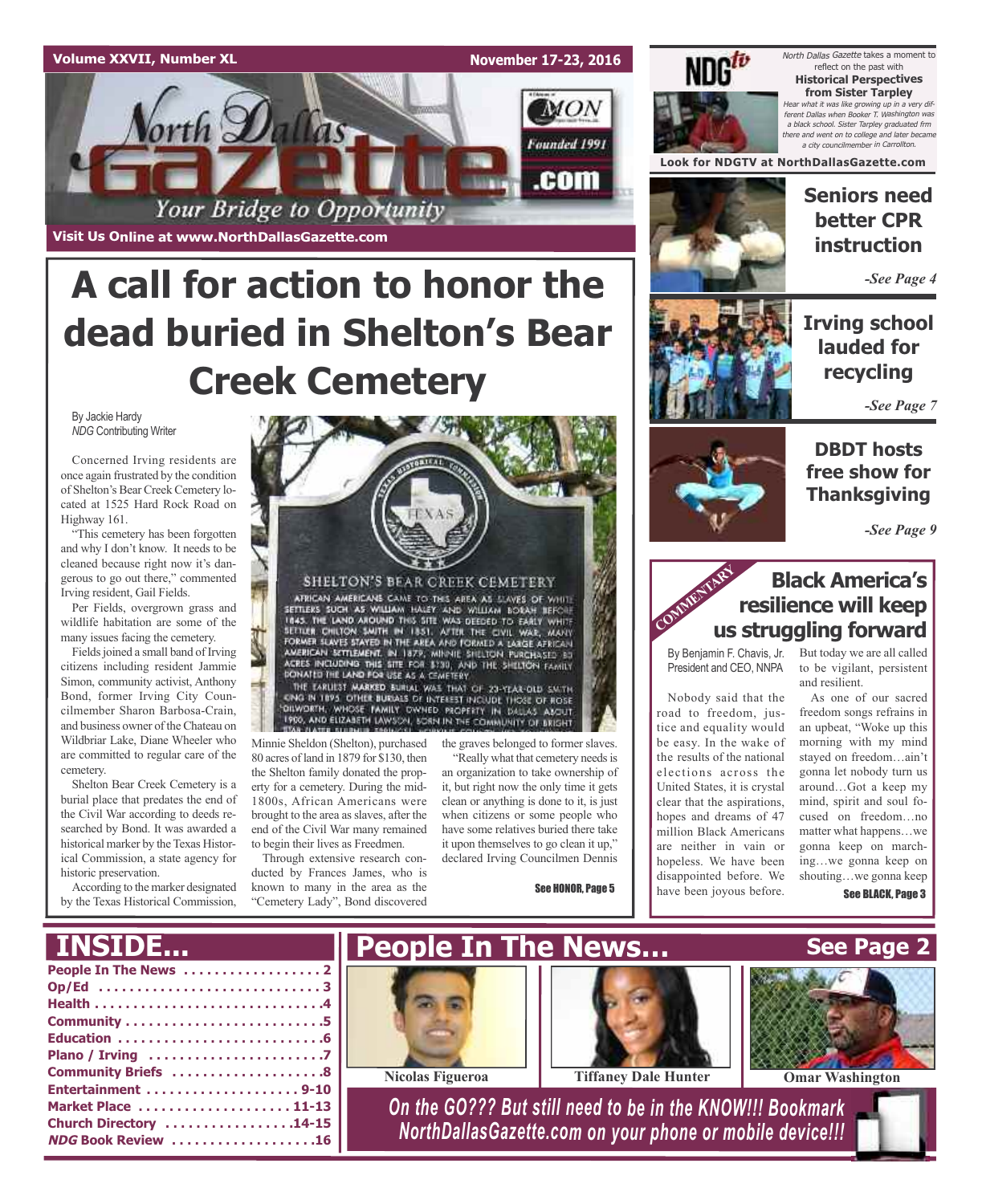## **Nicolas Figueroa**

El Centro College has awarded seniors Nicolas Figueroa and Alfredo Rodriguez OneMain Financial Completion Scholarships, enabling them to complete degrees in Business Administration and an Associate of Science in December 2016.

"I try hard in my studies," said Figueroa. From graduating 11th at his high school to now earning a 3.7 GPA at El Centro, he strives to always do his best. He said the One-Main Financial Completion scholarship will help him finish his associate degree and then transfer to The University of Texas- Austin and



major in Finance. "Then I plan to be financial analyst."

"I'm a current student at El Centro College completing the ultimate requirements to transfer to Baylor College of Dentistry or Texas Woman's University," said Rodriguez.

"Your financial support has helped me tremendously to accomplish these requirements and be able to transfer fall of 2017. Because of this scholarship, Rodriguez was able to complete a week shadowing a dental hygienist.

The Completion Scholarship, funded by OneMain Financial and administered in five community colleges by reform leader Achieving the Dream, provides \$3,000 to students who are close to finishing their degrees.

Figueroa was born in Mexico and came to the states at the age of three. He grew up speaking Spanish at home and English at school and is fluent in both languages. He also grew up loving to learn at school; his mother, whom he says is his biggest fan, enrolled him in the Head Start Program at a very young age and he quickly became a top student.

"Growing up in a traditional Mexican home where the father is the only bread winner, and mother the housewife, I had to face some hardships." By the age of eight, he began working with his dad every weekend from before sun up until after the sunset. Figueroa said his dad wanted him to know what laid ahead if he didn't get an education. "His whole purpose was to make me value an education, and I

guess it did work."

Rodriguez came to the U.S. six years ago and currently lives with his brothers and mother. His parents separated when he was in ninth grade and his father has not helped financially support the family. "One day I told him I wanted to attend college; he told me I was not made to go to college."

"My journey has not been easy, but I am glad because it has made me the person I am today," Rodriquez said.

El Centro College was selected to participate in the completion scholarship program through a competitive process, based in part on its recognition of the financial challenges students face in

completing their studies and the need for financial interventions that will help ensure their success.

"I hear incredible stories all the time about students making hard choices in order to continue their studies, including skipping meals, rationing gas money and picking schedules to minimize the cost of trips to campus," said Dr. Karen A. Stout, President and CEO of Achieving the Dream. "I'm so pleased to be working with OneMain Financial and El Centro College to remove financial hurdles that could have stopped exceptionally dedicated students from completing their degrees."

## **Tiffaney Dale Hunter**

November marks the beginning of National Entrepreneurship Month and observes National Philanthropy Day, two causes that are close to the heart of Tiffaney Dale Hunter, award-winning business owner, philanthropist, speaker and new author of her first book, "Dawn of a New Day:A21-Day Inspirational Journal to Renew Your Faith, Mind & Spirit."

"As an entrepreneur for 10 years, I understand the importance of celebrating all entrepreneurs and the many sacrifices they make to bring



their passions and visions to life. It is so easy to focus completely on running your business without taking time to nurture yourself and others," said Hunter. "Several years ago, I made a commit-

ment to carve out time for myself and for giving back to the many organizations that are working daily to make an impact in the community."

As the heart behind Tiffaney Dale Agency, a public relations and marketing company founded in 2006, Hunter has successfully thrived as an entrepreneur, while contributing her time, talent and resources to countless nonprofit organizations and charities. From working with past organizations like the Barbara Bush Houston Literacy Foundation, the March of Dimes Tarrant County and the Junior League of Collin County, to serving on the host committees for the Dallas Women's Foundation's Annual Luncheon, The Girls Scouts of Northeast Texas Women of Distinction Luncheon and the KNOWAutism Foundation, she has cultivated her passion for business, while simultaneously giving back to the community.

"I am thankful to be in a position where I can use my innate skills and talents to impact the bottom lines of businesses, while also providing services for charitable organizations that do not have adequate resources to

increase awareness of the many services and programs that they provide to the community," said Hunter.

Most recently, Hunter released her first book: "Dawn of a New Day: A 21 – Day Inspirational Journal to Renew Your Faith, Mind and Spirit." A daily devotional, the book was originally written when she was deep in the trenches of running a start-up business. A very trying time, she was faced with many challenges and an array of emotions that many entrepreneurs endure such as fear, doubt, confusion and anxiety. It was during those emotional storms

that she discovered the importance of making time for herself by carving out 10 to 15 minutes each day to be still, to practice mindfulness, to journal, to express gratitude and to pray. What was intended to be just a few days of self-reflection, turned into a full year of journal entries that truly changed her life and her business for the better. "Dawn of a New Day" captures the first 21 days of her inspiring journey and through daily scriptures and motivational messages provides a way for entrepre-

#### See HUNTER, Page 12

## **Omar Washington**

By Stacy M. Brown NNPA Contributor

Omar Washington, a former professional baseball player with the Philadelphia Phillies and the Boston Red Sox is on a mission to increase minority participation in Major League Baseball.

It wasn't long ago that comedian and actor Chris Rock referred to African-American baseball fans as an endangered species, in part, because he said the game was a sport for the rich.

Earlier this year, USA Today released an updated report on the demographics of Major League Baseball,



which revealed that 69 of the 862 players on 2016 opening day rosters and disabled lists were African-American. Just eight percent MLB players are African-American.

Rock's comments and the raw numbers only serve to underscore some of the challenges faced by former professional baseball star Omar Washington, who heads what he calls the most successful minority youth baseball academy in the nation, Citius USA.

"We have a rich history of moving young ball players to the next level to play college and, or, professional baseball," said Washington, who was drafted in 1990 by the Philadelphia Phillies and played for the Boston Red Sox during his career. Washington's son, Ty, plays for the Cincinnati Reds.

"There are trials and tribulation," said Washington. "The challenges of making things happen are always tied in with the economics of it and the biggest problem in dealing with the youth in our inner-cities is

finances, because parents are forced to choose whether to pay their rent, their car note or for their child to participate in baseball."

Still, Washington and his staff have maintained a willingness to stick to it.

With the rising cost of allimportant tournaments that aspiring baseball stars must participate in, Washington estimates that he's spent over \$27,000 of his own money to ensure that his young players were able to compete and showcase their skills.

Citius USA began in Texas, but has now expanded to New York, Florida, California and

See WASHINGTON, Page 11

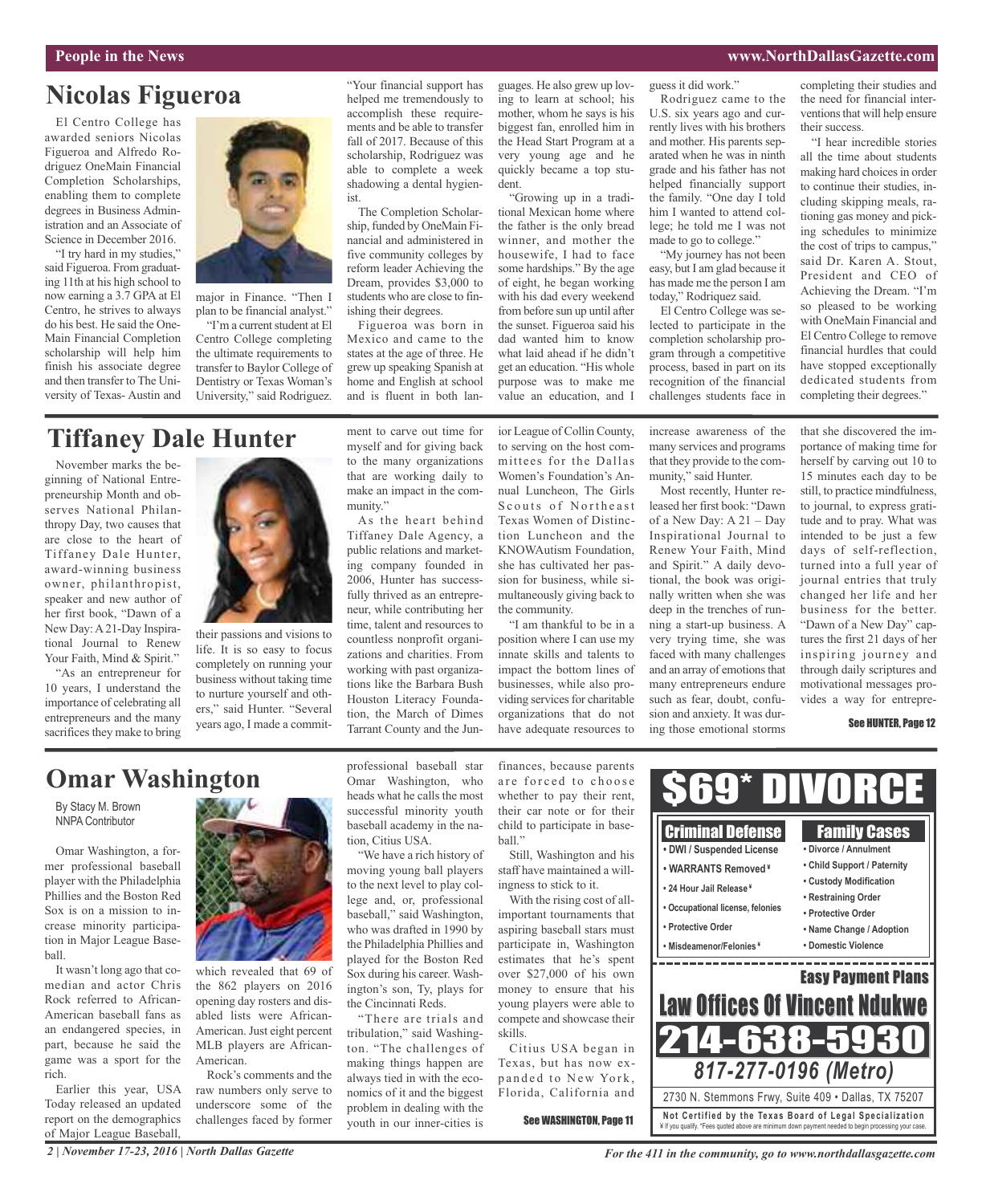### **www.NorthDallasGazette.com Op-Ed**



*unsolicited material and reserves the right to edit and make appropriate revisions.*

> *"Do what you say you are going to do ... when you say you are going to do it.*

**Publisher's Office:** publisher@northdallasgazette.com

**Sales Department:** marketing@northdallasgazette.com 972-509-9049

### **Editorial Department:**

editor@northdallasgazette.com

### **Online:**

www.NorthDallasGazette.com www.twitter.com/NDGEditor www.facebook.com/NorthDallasGazette www.pinterest.com/NDallasGazette www.instagram.com/NorthDallasGazette

## STAFF

**Chairman Emeritus** *Jim Bochum 1933 – 2009*

**Religious/ Marketing Editor**

**Editor** *Ruth Ferguson*

**Published By** *Minority Opportunity News, Inc.*

> **Web Master** *Todd Jones*

**Special Projects Manager** *Edward Dewayne "Preacher Boy"Gibson, Jr. James C. Allen*

**Community Marketing**

*Nina Garcia Nadina Davis Betheny M. Sargent*

#### **Advisory Board:**

*John Dudley Myrtle Hightower Fred Moses Annie Dickson Cecil Starks Willie Wattley Coty Rodriguez-Anderson B. J. Williams Denise Upchurch Barbara Simpkins, ADVISORY BOARD SECRETARY*

*Nicole Scott Hope Oriabure-King David Wilfong*

### **Advisory Board Committees:**

Cecil Starks, CHAIRPERSON *Business Growth Referral*

*Program Policy Development* Annie Dickson, CHAIRPE

*Quality Assurance* Myrtle Hightower, CHAIRPERSON Coty Rodriguez

*The North Dallas Gazette, formerly Minority Opportunity News, was founded in July 1991, by Mr.Jim Bochum and Mr.Thurman R. Jones. North Dallas Gazette is a wholly owned subsidairy of Minority Opportunity News, Inc.*

# **Trump won the election, but white supremacy won't win forever**

By Julianne Malveaux NNPA Contributor

I began election night with exuberance. I was among the many who forecast a Hillary win. The only disagreement among my circle was how big the Hillary rout would be. I thought she'd get at least 300 electoral college votes, and hoped that she'd thump Trump by getting as many as 340, holding him to less than 200 electoral college votes. The tables were turned and Trump was the one doing the thumping, with the electoral vote count estimated to be 290-228 (at this writing, final counts were not in). Meanwhile, Hillary Clinton won the popular vote, garnering around 600,000 more votes than Donald Trump. White folks won the day

on marching down free-

You have heard me affirm before within the printed and digital contours of the National Newspaper Publishers Association (NNPA) that our collective sense of righteous optimism and moral imperatives were really never based exclusively on one event or one defeat or even one victory. Ours is a long protracted struggle for freedom and equality. Our brother freedom fighter, writer and author, James Baldwin, once told me, "We have to look at the future without a moment to blink, with our heads unbowed with a transcendent determination always to rise above the cynicism of the day and never let giving-in to wrong creep into our souls…for nobody knows or even cares about our suffering if we ever stoop to be silent or indifferent after the bloody lash of history has once again hit out bare

dom's road.'

backs."

On election night, November 8, 2016, the entire world waited for the elec-

showing of White solidarity. Trump took 58 percent of the White vote, but did not get a majority vote from any other racial/ethnic group. Only 8 percent of African Americans voted for Trump. He did better among Asian Americans (29 percent) and Hispanics (nearly 30 percent). White people repudiated Hillary Clinton and embraced Trump as one of their own, despite his racist, misogynistic, and jingoistic rhetoric. Hillary Clinton counted

for Trump in an amazing

on White women, especially college-educated White women, to save the day. Clearly, they were not with her. According to Edison Research exit polls, Trump won 45 percent of college-educated White women and 62 percent of

tion results into the wee hours of the next morning. Black Republicans were overjoyed and repurposed. Black Democrats were dismayed and disappointed. Black Independents were challenged and confused. But interestingly some of our elders as well as many of our young activists that night and morning gained renewed strength to fight on for another day and era of progress. **ACK,** continued from Page 1

> We will continue to pick up our pens to write and speak truth to power. We will continue to publish in the grand tradition of motivating and informing the masses to be ever aware of what's happening now. Every day brings teachable moments and lessons. The National Black Voter Poll, done by Howard University's interdisciplinary group of faculty and student scholars and the NNPA turned out to be the most accurate when it came to the Black American vote across America.

Voting in our communities is not just a right; it is a White women non-college graduates. Trump won 53 percent of the total White female vote. The collegeeducated White women's narrow vote for Clinton did not overcome the overwhelming support other Whites gave him. White women valued culture and class over gender. Many of them are the mothers, daughters, sisters or wives of the White men who gave Trump 63 percent of their vote.

Hillary Clinton failed to energize the base, or transcend the indifference that too many voters felt for her. Turnout was only 56.8 percent, just one percent higher than 2012, and lower than the 58.2 percent turnout in 2008. More than 95 million people who were eligible to vote didn't show up to the polls.

historic and contemporary responsibility. As we prepare to enter 2017 with a new political regime in the White House, each of us should ask, "What can I do to help improve the quality of life of my family and community?"

How can I and those who I trust in the solidarity of the struggle for freedom and empowerment work together to increase the economic development of the communities in which we reside? How can I contribute to ensuring that our children receive the highest quality education pre-K-12 to college and post graduate? How can I help raise awareness about the healthcare issues that specifically impact our communities? How can I make a positive difference to make our world a better place?

We have come too far to even contemplate resigning, giving up or throwing-in the towel. President-Elect Donald Trump has been given the opportunity and responsibility of a lifetime. Will the United States go forward? Or will the nation go backward? The answers to

The Republican vote was similar for Trump and for Mitt Romney, the last Republican Presidential nominee. Democrats turned out in much lower numbers for Clinton than they did for Obama. Why? Voter suppression is part of the answer. There were nearly 900 fewer voting places in 2016 than in 2012. Further, states like Wisconsin, which Hillary lost by less than a percentage point, introduced new voter ID laws between 2012 and 2016. Clinton lost by less than 2 percent of the vote in Michigan, Wisconsin, Pennsylvania, and Florida.

People of color were more likely to be affected by voter suppression measures than Whites. In Durham, North Carolina,

#### See TRUMP, Page 4

these critical questions will not be limited to what President Trump will do or not do. Each of us will also contribute to what the future holds.

From my perspective, Black America must do what we have always done. Speak out. Stand up. Keep fighting for freedom, justice and equality with renewed vigor, faith and energy. Resilience is in our DNA.

My optimism is based on the enormous progress that we have made in our long movement for freedom in the U.S. and throughout the world. I refuse to join the chorus of the cynics who think erroneously that we are at that apocalyptic time, when the world is about to end as a result of the elections last week. That is not the truth. We must keep struggling forward. As Maya Angelou reminded us, "We shall rise…and we shall continue to rise"…again and again.

*Dr. Benjamin F. Chavis Jr. is President and CEO of the National Newspaper Publishers Association (NNPA) and can be reached at dr.bchavis@nnpa.org.*

## *Shirley Demus Tarpley* **Contributing Writers** *Jackie Hardy Terri Schlichenmeyer*

**Production** *Margaret Freelon*

## *David Wilfong*

*Public Relations Planning and Implementation*

John Dudley, CHAIRPERSO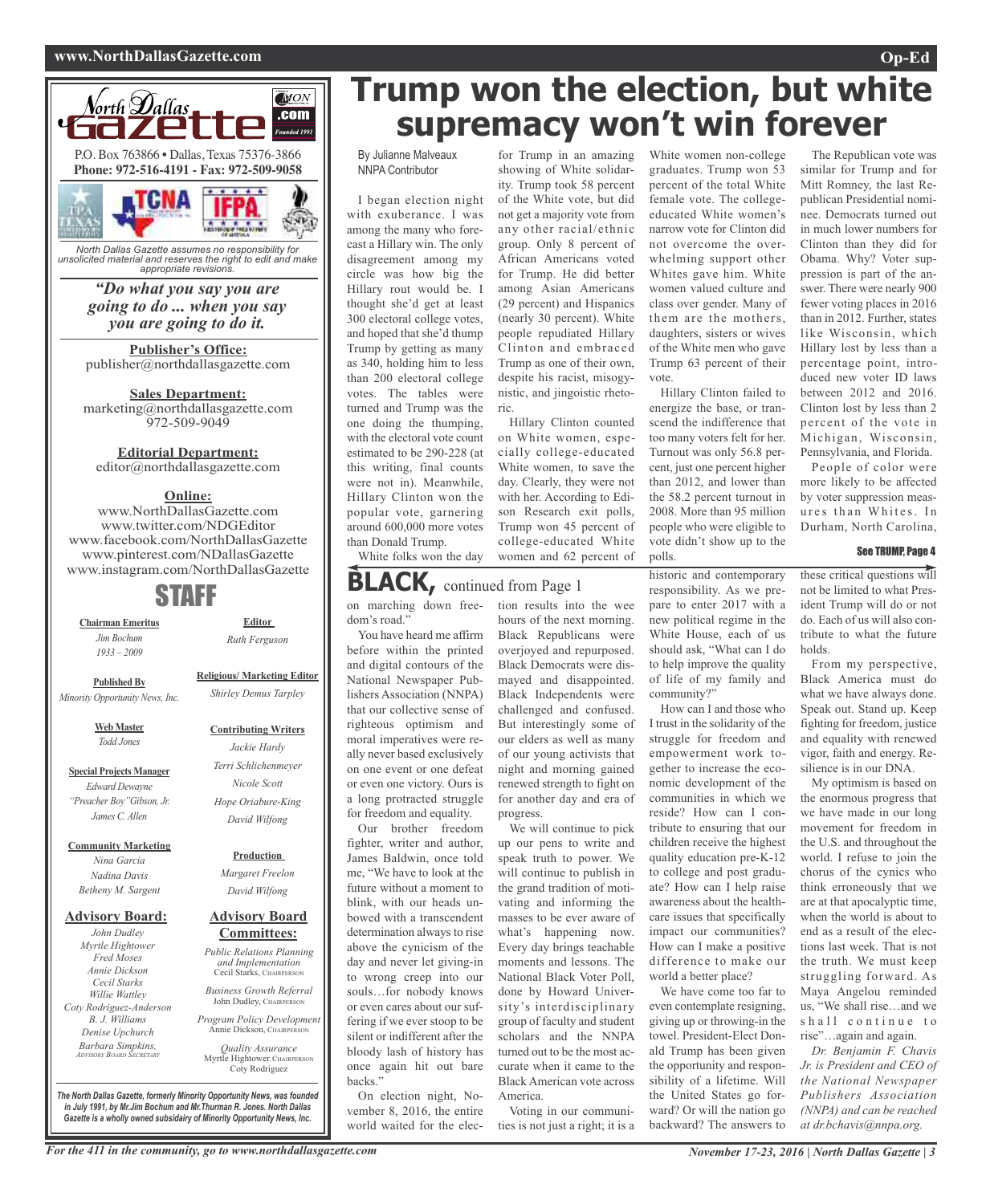# **Study finds most seniors do not have life-saving CPR training**

NEW ORLEANS CPR increases the chance of survival after sudden cardiac arrest, yet knowledge of this life-saving procedure is low in many communities, especially among older adults, according to separate studies presented during the Resuscitation Science Symposium at the American Heart Association's Scientific Sessions 2016.

In two studies – one in the United States and the other in Denmark – older adults emerged as an overlooked demographic and a target area for improved CPR training. Immediate CPR can double or triple chances of survival after sudden cardiac arrest.

In the American study (Presentation18), a random digit dial telephone survey of 9,022 respondents age 18 and older found that only 18 percent reported that they were currently trained in CPR delivery – via either conventional CPR or chest



c o m p r e s s i o n - o n l y a p proaches. About 65 percent said they had received CPR training at some point.

According to the survey: • Higher education level was linked with a 43 percent increased likelihood of ever being CPR-trained.

• Higher household in-

come was l with a 7 percent increased likelihood of ever being CPR-trained.

• Compared to younger adults, those age 50 and older were 50 percent less likely to be CPR trained.

In fact, there was a steep drop in the likelihood of having CPR training after

# **Carrollton vet clinic continues annual food drive with a twist**

All Creatures invites its clients and local residents to bring in human food or pet food donations(many pantry clients have pets) for Metrocrest Social Services. The cans of corn, jars of peanut butter and boxes of cereal are weighed on the pet scale in the All Creatures vet clinic lobby and a chart is updated showing the weight of all the donations.

All of the food donations are taken to Metrocrest Social Services at the end of November. Then in December, All Creatures, with the help of the pet food makers, will donate an equal amount (in pounds\*) of Hill's and Royal Canin Pet Food to Operation Kindness – the no-kill animal shelter in Carrollton, Texas.

Last year, over 900 pounds of food was collected. The goal of the Food Exchange this year is to collect and do-



nate 1000 lbs. of food. So even if you aren't one of our clients, feel free to bring your food donations to All Creatures Veterinary Center at 2525 E Hebron Pkwy, Carrollton, TX 75093 (NW corner of Hebron Pkwy and Marsh Ridge Rd). Your human food donation will do double duty by helping the cats and dogs at Operation Kindness. www.operationkindness.org

Alist of commonly needed items from Metrocrest's web site: Peanut butter, Canned fruit, Mac & Cheese, Flavored rice & pasta "helpers" & "ronis", Breakfast Cereal, jello & puddings, personal hygiene and household items. More info can be found at www.metrocrestservices.org age 50.

"Cardiac arrest occurs among people in their 50s and 60s, and most cardiac arrests occur in the home, yet that is the population that is poorly trained or has not kept up with current training," said Benjamin Abella, M.D., M.Phil., senior study author and director of the University of Penn's Center for Resuscitation Science and an associated professor of Emergency Medicine in the Perelman School of Medicine in Philadelphia.

"If we expect one of the key links in the chain of survival to be the bystander response, including the use of automatic external defibrillators and the delivery of CPR, then we really need to better understand what gets bystanders to act, what gets bystanders to learn and refresh their CPR skills and the current ways to seek training in any given community," he said.

In the Denmark analysis

## **TRUMP,** continued from Page <sup>3</sup>

voting machines weren't working, and a judge ruled to keep the polls open longer to compensate for the broken machines. Clinton lost North Carolina by less than 4 percent. How many more might have voted, but for broken machines and other chicanery?

How many spent hours in line, and how many had to leave lines because they had to go to work?

Hillary Clinton ended her campaign with more than \$50 million in the bank! Might some of that money have made a difference in energizing the base? Could more people have been put on payroll as organizers in battleground states, especially North Carolina and Pennsylvania? Should grassroots organizers have received more resources? Lots of fingers can be pointed in this post-election analysis, but analysis notwithstanding, Trump won. It hurts to write that reality down, but

(Presentation 229), 99 questionnaire responses from adults over 65 years old, found reluctance among the elderly to perform CPR. The biggest barriers were lack of knowledge and a fear of doing harm to the person under cardiac arrest.

If they witnessed a cardiac arrest:

• 85 percent of respondents said they would be willing to call the Emergency Medical Services (EMS);

• 35 percent would provide rescue breaths;

• 36 percent would give chest compressions;

• 35 percent would use an automated external defibrillator (AED); and

• only 15 percent said that they would be willing to do all of the above.

"We do believe there needs to be a special focus on the elderly," said Lise Qvirin Krogh, lead study author and research fellow at Arhus University Hospital's

it is a reality we will all have to grapple with for

Part of the ugly reality is the realization that too many of our fellow citizens have embraced a racially divisive candidate whose rhetoric has unleashed hateful speech and attitudes. *The Detroit News* reported that students in Oakland, Michigan blocked pathways of Latino students coming to school, shouting, "build the wall." These children are emulating their elders, including the "Presidentelect." The nonpartisan education news website, the74million.org, has reported that "election-related" school violence is on the rise in the wake of

four years.

the Trump victory.

Donald Trump was able to tap into the angst that too many Whites felt during the Obama presidency, and he was able to win the presidency in the name of White solidarity and White supremacy. It seems incon-

Research Center for Emergency Medicine in Denmark. "Calling the EMS is a very big step in the right direction, but they can help the victim much more by also starting CPR."

The study sample was small and the data was collected from members of leisure clubs who may be more active than the general elderly population, Krogh said. But the research is a start in identifying areas to improve the quality of bystander delivery of CPR among elderly.

"It was surprising that among these respondents it was only about 35 percent who would actually start CPR," she said. "The willingness to perform CPR is very dependent on the knowledge about CPR. With this study we can get closer to strategies to increase the knowledge about CPR and focus CPR training among the elderly."

gruous that a rich, privileged, urban businessman should become the voice of the working class disgruntled, the rural neglected (Trump got 62 percent of the rural vote), and White women. But this is the new reality: the triumph of White privilege and hate rhetoric.

Whites are just 40 percent of the population in California, a state that gave Hillary Clinton 61.5 percent of its vote. And the Census reports that by 2044 there will be no majority group in our nation. White folks might as well enjoy Trump while they can, but time and demographics are on our side. White supremacy won't reign forever.

*Julianne Malveaux is an author and economist. Her latest book "Are We Better Off? Race, Obama and Public Policy" is available via www.amazon.com for b o o k i n g , w h o l e s a l e inquiries or for more info visit www.juliannemalveaux.com.*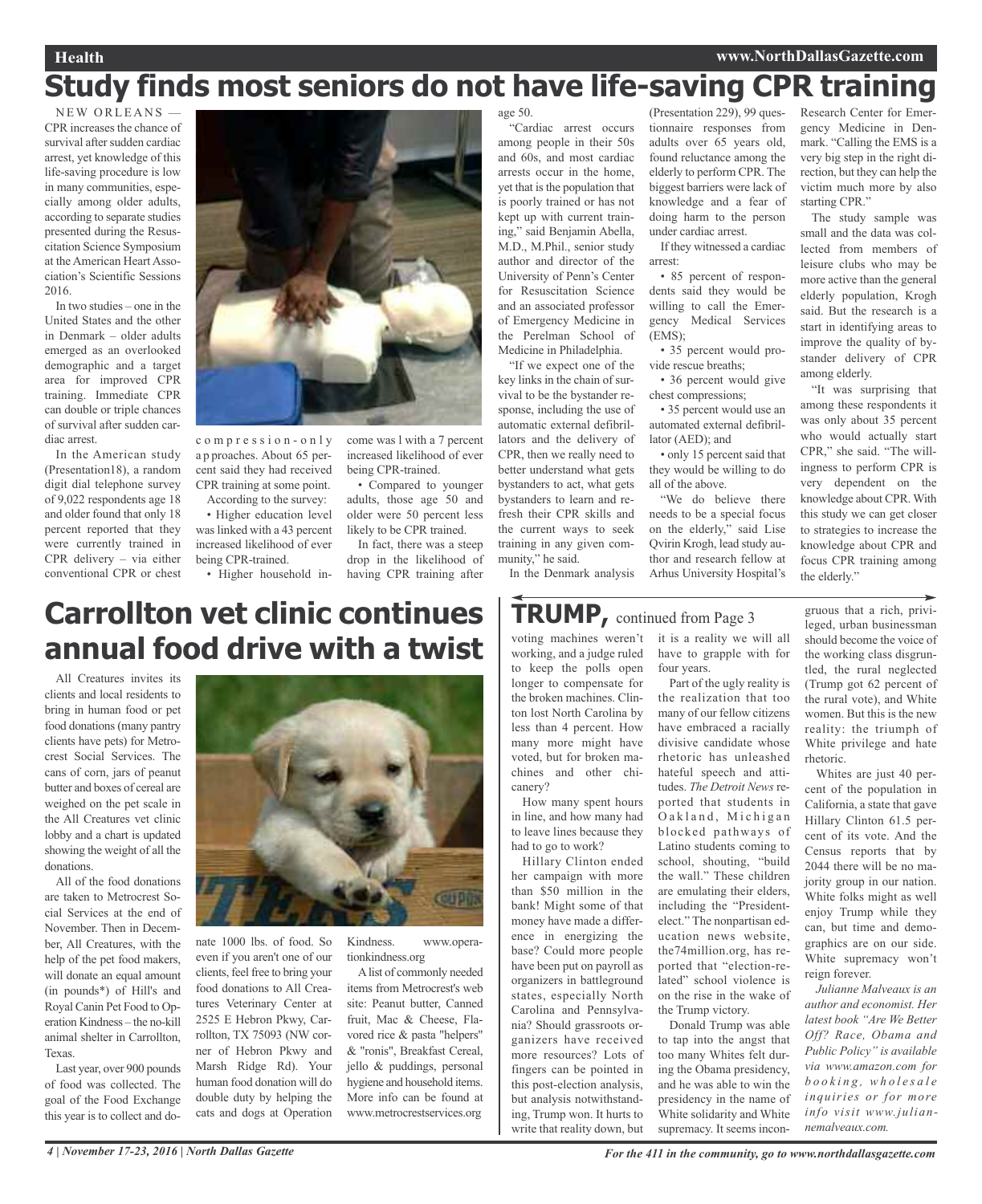# **Garland selects Rick Vasquez as new Assistant City Manager**

Managing Director Rick Vasquez has been chosen to become Assistant City Manager for the City of Garland. Rick joined the City earlier this year as Managing Director of Development Services. "In his relatively short

time with the City, Rick has



proven that he has the knowledge, skill-set and temperament to succeed in this challenging role," said

City Manager Bryan Bradford. "Rick will continue to be primarily focused on the development area."

Rick brings a wealth of experience to the executive team, which also includes Assistant City Manager John Baker. Rick has more than 30 years of municipal

DART stuff a bus at the Mockingbird Station parking lot, 5465 E. Mockingbird Lane, Friday, Dec. 2, from 6 a.m. to 5 p.m.

land development experience.

He has worked with large and small municipalities throughout Texas facilitating the implementation of community revitalization, economic development, and transportation and housing programs.

campaigns, "Santa Cops" and "Comforting of the Souls," benefit as a 40-foot long bus is filled with your donations. The Northwest Bus Division's "Comforting

Rick recently led the development of a sustainable and business-friendly development code for the City of Galveston.

He guided the development of a commercial corridor and entertainment district form-based code and transportation plan to trans-

of the Souls" donates the new adult socks and blankets to area nursing homes while toys and food help families in need through the DART Police Department's

form the City of South Padre Island into a walkable, pedestrian-oriented tourist destination.

Rick earned a Master of Urban and Regional Planning from Texas A&M University and is a Certified Public Manager.

# **DART 'Stuff a Bus' program benefits those in need**

Dallas Area Rapid Transit (DART) bus operators and police officers will be collecting "Stuff a Bus" donations of adult socks, blankets, canned food and un-

wrapped toys for children. The annual event benefits hundreds of Dallas area children, elderly and families in need.

Bring your donation to the

## **HONOR,** continued from Page <sup>1</sup>

Webb of Irving Place 3 ,who has sponsored clean-up efforts in the past.

Simon, a descendant of Minnie Shelton, feels there is a lack of appreciation of the historical significance of Shelton's Bear Creek Cemetery, especially among the younger generation.

"Young people of Bear Creek don't realize how much history is there," he states.

Simon also shared his wishes for the City of Irving to respond much like Denton County has, who according to the Denton Record-Chronicle, appropriated close to \$20,000 to St. Johns Cemetery, a burial site located near Pilot Point that has an estimated 490 African-Americans, some former slaves.

Wheeler, a business owner nearthe cemetery, also shares Simon's sentiment and feels the City of Irving needs to bear more responsibility in helping to care for the cemetery.

Webb believes the location of the cemetery also attributes to the problem with the lack of upkeep as well as knowledge that the cemetery exists.

"It's unfortunate where it is located because very few people know of its existence," he adds.

"The only way you can get to the cemetery is to come through this property (Chateau on Wildbriar Lake), and that's another issue. I

would like for somebody to build a way that we can get through the cemetery without going through private property," Fields suggests.

Webb advised he has directly spoke with the developer looking to build residential properties that would neighbor the cemetery; and according to Webb, plans are being made to allow better access to the cemetery.

"There is a 60 home development that is about to be approved right to the north of the Chateau, and part of the development is a cul-de-sac that dead ends right up next to the cemetery, and the developer is going to work with the City to have some type of capability to access the cemetery from that cul-de-sac after that development is done," stated Webb.

Bond has also led several efforts in cleaning up the cemetery, but those efforts are in vain due to the lack of having a functioning Shelton's Bear Creek Cemetery Association.

"The biggest change that has to take place is people within the community have to care more, and I made a pact with those people buried there, and it was like those people were crying out to me to not let their final resting place be desecrated like that," Bond shared.

Makini Shaku, a member of the West Irving Improvement Association, has also helped in the past with clean

up efforts. She agrees with Bond that the people within the community of Bear Creek need to take a vested interest in the overall upkeep of the property.

Two DART employee

"With Bear Creek being one of the oldest black communities established by free slaves in the state of Texas, I find it very interesting that people who really appreciate the history are not from Bear Creek. It's really an odd dynamic," sentiments Shaku expressed on the disconnect from those who have ancestral ties to the cemetery.

With the cemetery located on private property, it limits what the City can do regarding oversight. Eddie Bloomfield is the current owner of the property. The family took ownership of the land the cemetery sits on in the late nineties according to Blake Bloomfield, son of Eddie. He also advised he has been handling his father's business affairs for some time now.

"My father is in bad health and is elderly," claims Bloomfield.

Former Councilmember Barbosa-Crain believes the best way to address the perpetual issues facing the cemetery is the City works something out with the current owner in the hopes to make the cemetery public property.

"It is my opinion that it should be cared for in a better way than it is currently being cared for," she shared.

"It's my opinion that everyone would be benefited from a practical and historical perspective if Mr. Bloomfield should dedicate that property and allow it to no longer be under his ownership; perhaps its own ownership however the state law would allow that to be done,"

she suggests. Bloomfield advised *North Dallas Gazette* that the idea of deeding the property over to the City of Irving may be something his family would consider, but it is not a decision he is looking to make right now as he expressed his priority is overseeing personal matters relating to his father's health.

In the past, the relationship between Bond and Bloomfield has had its share of conflict due to Bloomfield hanging a for-sale sign on the property of the cemetery this past summer.

"Because it had a lot of visibility, I set a sign up there, but because the community had an issue we took it down; we did not want to cause any problems to anybody," responded Bloomfield in regards to the controversy behind the for sale sign he posted on the fence around the cemetery to promote the sale of nearby lakefront property his family owns.

Bond advised he fought to have Bloomfield remove the for sale sign by petitioning the City of Irving and he hopes the recent actions that occurred with the owner would serve as a wake-up call to those within the community of Bear Creek.

"Every time that property changed hands, and it changed hands maybe two or three times between 1845 and 1995, the cemetery was excluded and demarcated in the deed saying that this land is a slave cemetery and can

only be used for that pur-

pose," informed Bond. According to the Office of the Secretary of State Title 13, Part 2, Chapter 22 of the Texas Administrative Code under Rule 22.6 of Historic Texas Cemeteries states: "The Historic Texas Cemetery designation may be removed only by action of the Commission or by an order of the court of proper jurisdiction removing the dedication or permitting the removal of the cemetery and the return of the land to other purposes. A transfer of ownership does not result in a removal of the dedication."

Barbosa-Crain further advised there was an interesting development occurring within the City of Irving; the Council could be voting in December on creating a new department.

"That department would be called the Department of Art and Culture, and it is taking our existing Irving Arts Center Department and expanding it to include museums and other historical designations identified from time to time. It could easily be that this cemetery could be part of this or we can even initiate through the City through our Real Estate Department, a contract with the

"Santa Cops."

KKDA-FM "K-104" sponsors DART's "Stuff a Bus" campaign and will be doing a live broadcast at the Mockingbird Station event.

property owner," she adds.

Wheeler hopes something is done soon to protect the memories of those buried at Shelton Bear Creek and is committed to helping those efforts.

"We support anyone that will hold our hand and allow usto help in the waysthat we can, but we are not able to do it on our own. They deserve the honor from us," stated Wheeler.

A call to action is what many of the individuals who have committed much of their time and energy already to the upkeep of the cemetery hopes will happen from those in both the private and public sectors.

A meeting to discuss the formation of the Shelton's Bear Creek Cemetery Association in addition to discussing the upcoming cleanup efforts is scheduled for Thursday, Nov. 17 at 7 p.m. at Bear Creek Community Church, located at 2700 Finley Road, Irving,

On Nov. 19, there will be another opportunity for residents to come and volunteer their time to clean up the cemetery. The clean-up efforts will begin at 8 a.m. For those interested in volunteering, please contact Anthony Bond at 214-830-6719.

"Those are our ancestors that paved the way for the rights and privileges we have today and all of us owe them a debt of gratitude and the least that we could do is have their final resting place be clean," states Bond.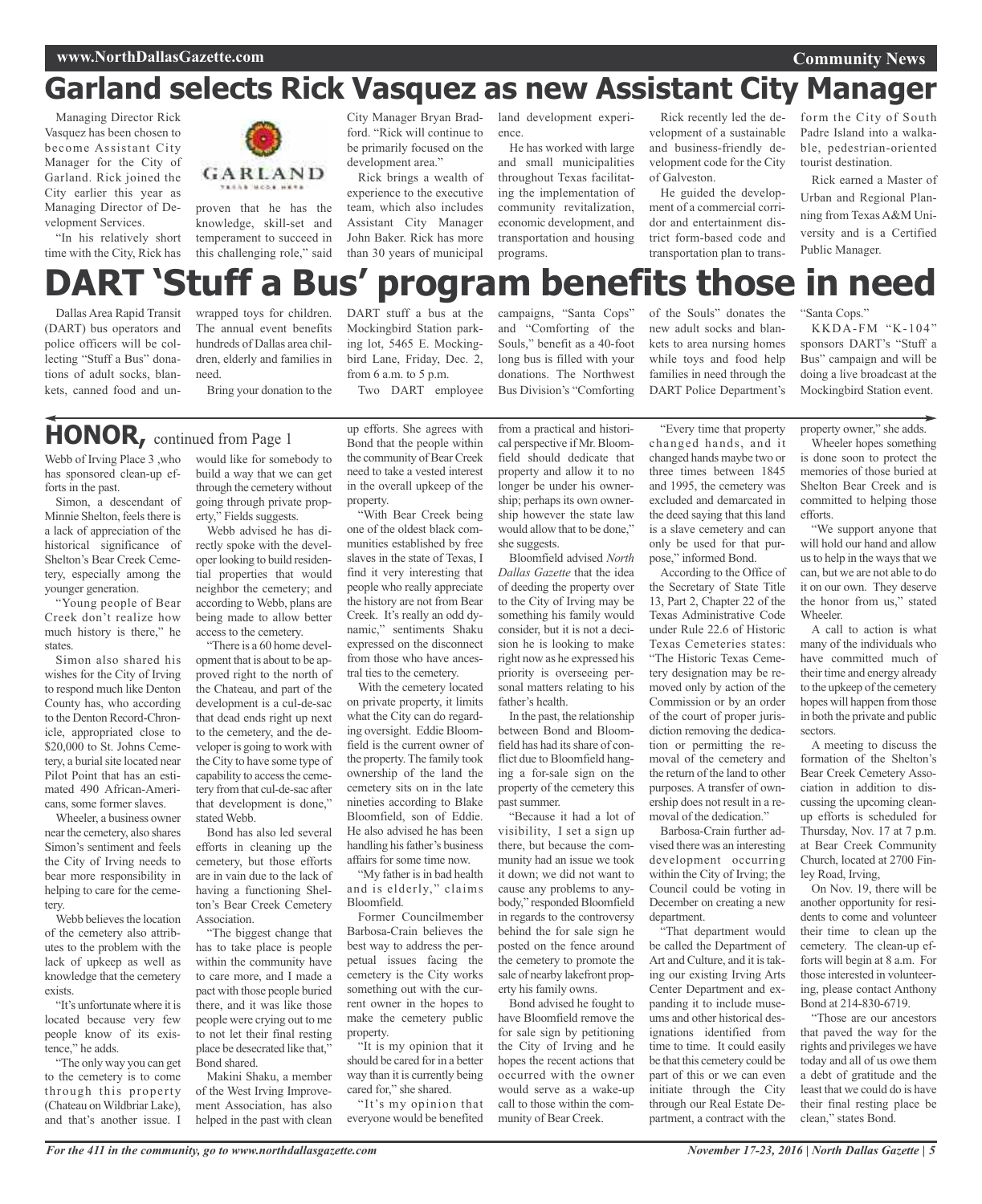# **Discovering District 6 in the Dallas ISD**



Did you know that District 6 in Dallas ISD has a vast array of programs to support and develop any number of interests your child might have?

Whether you want to give your child the opportunity to get a head start through our no-cost pre-k programs for 3- and 4-year-olds, study at a magnet school at Mark Twain Leadership Vanguard Academy, learn Spanish through the twoway dual language program at T.G. Terry or Jimmie Tyler Brashear, study STEM-based curriculum at D.A. Hulcy STEAM Academy or Kimball, or pursue college credits and an associate degree through Carter's collegiate academy, there's a program to suit your child's academic needs and interests.

Because District 6 schools know and under-

stand the value of developing students socially and emotionally, I encourage parents to work with teachers and administrators to identify social and extracurricular programs for your students like Carter's world-class choir and state champion track and field program or Kimball's award-winning Knight Train Band or multi-state title boys' basketball team. Consider Daniel Webster Elementary' s Garden Club or Natural Science club and the many theatre, debate, robotics, chess, student council and tech interest groups available to students in District 6 schools.

So, I invite families and students to make plans to visit Ellis Davis Fieldhouse located at 9191 S. Polk on December 3 from 9 a.m. to 4 p.m. for the district's firstever Discover Dallas ISD Fair where you can visit our schools, teachers, counselors and principals and learn all about the amazing programs Dallas ISD has to offer your child.

**Also in District 6:**

District 6 Teacher of the Year Recognitions

Our teachers are some of the most impactful people with which our children will encounter in their lives. Their daily efforts are not without appreciation and notice. Please help me in recognizing the 2016 District 6 Teacher of the Year recipients:

• Constance Aduma, David W. Carter HS

• Marcus Barrientos, Zan Wesley Holmes MS

• Latonya Clark, Barbara Jordan ES

• Shawn Davis, Daniel Webster ES

• Constance Douglas, Mark Twain ES

• Gregory Duplessis, W.H. Atwell MS

• Sylvia Garrett, Jimmie Tyler Brashear ES • Leslie Graham-Khalid,

Birdie Alexander ES • Anjeanette Hilliman,

Robert L. Thornton ES • Tiffany Hudson, DA

Hulcy MS • Sheri Jones, John Car-

penter ES

• Irazema Lopez, Maria Moreno ES

• Ramicia Paul, Ronald E. McNair ES • Stacey Ray, Umphrey

Lee ES • Mireya Rios, Thomas L. Marsalis ES

• Abel Robles, Martin Weiss ES

• Jaime Rosario Vargas,

T.G. Terry ES • Timothy Smith, T.W.

Browne MS • Anika Smith-Few,

Thomas Tolbert ES • Sharee Terry, Clinton P. Russell ES

• Mary White, Justin F.

Kimball HS • Arnoldo Zuniga, Leslie

A. Stemmons ES **GARDERE MLK**

**Oratory Competition** Each year, Dallas ISD

crowns a winner for the GARDERE MLK Oratory Competition. In-school competition concluded this month.

The following District 6 students have advanced to the semifinal round: • Mark Canyon, Ronald

E. McNair Elementary

• Jordan Mays, Thomas L. Marsalis Elementary

• Makayla Mathews, Thomas Tolbert Elementary • Natalie Salinas, T.G. Terry ES

The semi-finalists will compete next at 6 p.m., Dec. 6 in the Ada L. Williams Auditorium located in the district's administration building at 3700 Ross Ave. Finalists will compete at the Majestic Theatre at 11 a.m. Jan.13, 2017.

#### **Kimball to Host Family Night Nov. 17**

Families of students at Justin F. Kimball High School are invited to attend a fun, free event featuring music, games, giveaways, and interactive activities. Watch performances from Kimball's Knight Train Band and preview other student-centered exhibits as well. Make plans for some family-friendly fun from 5:30 to 8 p.m., Nov. 17 at Kimball High School's 2016 Family Reunion Night. For more informa-

children and students. Immu-

tion, contact Kimball High School at (972) 502-2100.

#### **African American Success Initiative Supports Family Enrichment**

Families in the David W. Carter High School neighborhood are invited to attend the AASI and Office of Family and Community Engagement-sponsored Parents Matter Too info sessions held from 6 to 7 p.m. on Nov. 29 (Building Children's Self-Esteem) and Dec. 6 (The Birth Order Effect) at Friendship-West Baptist Church located at 2020 W. Wheatland Rd.

**Other News in District 6:**

• Nov 21-25: Thanksgiving Break; students will return to classes Mon, Nov. 30

District 6 schools are doing wonderful things to encourage learning and growth for all of our students. Whether you are a parent, community member or alumni, take the time to get volunteer and get involved with your local school by visiting www.dallasisd.voly.org.

## **Dallas Can Academy partners with Caring for Children's care van program**

Dallas Can Academy students in need of immunizations will be able to receive the medical help they require in the first semester of the school year to keep them

healthy throughout the year, including the flu shot this year. The Care Van Program is powered by Blue Cross Blue Shields and provides

immunizations and free vans that visit schools and health screenings to the uninsured and medically underserved students within our communities. The Care Van Program has a fleet of 10

> cludes 42 teams from major engineering colleges and universities from around the

Members of the Flying

other organizations in the communities where at-risk families live and work. The Care Van Program has

Lions competed last spring at the Team America Rocketry Challenge (TARC) in

provided over 1.2 million immunizations to over 811,000 nizing children is one of the most direct, simple and least expensive ways to build healthier futures for families in Texas. Federal law re-

quires shots for students to enroll in school, if Dallas Can Students do not have these shots, the school and the immunization van will provide them.

# **NASA contracts with MHS engineering students to build an 8-foot rocket for upcoming national competition**

The McKinney High School Flying Lions Rocketry Team has been awarded an eight-month unfunded NASA contract to design, build and launch a reusable high powered rocket and engineering payload to an altitude of one mile above ground level and recover both.

The team will travel to NASA's Marshall Space Flight Center in Huntsville, Alabama in April as one of only 18 high school teams selected for the program. At NASA, the MHS Flying Lions will compete in engi-



*McKinney High School Flying Lions Rocketry Team: (front row, l-r) Kathryn Lehocky, Alex Lehocky and Alexandra Macias; (back row, lr) Eric Beights, Jason Beights, Kyle Myscich and Mitchell Palmer (not pictured: Harrison Chilton)*

nation.

neering design, target altitude, team spirit, model rocket display and webpage design. The NASA Student Launch program also in-

Washington D.C. and finished in the top 25 in the nation. As a result, they were invited by the NASA Student Launch Program Office to submit a proposal for the NASA contract. On October 14, the team

received notification that their proposal had been accepted, and NASA is awarding them an eight month unfunded contract to design, build, test and launch a reusable high powered rocket and engineering

payload.

The mission designed by the team will launch a fragile payload one mile above ground level and return it safely to a specific location designated by NASA. The team proposed a launch vehicle that is 8 feet tall, 6 inches in diameter, weighs over 20 pounds and will reach one mile in 15 seconds while traveling over 650 miles per hour.

The launch vehicle will carry an Unmanned Aerial Vehicle (UAV), designed and built by the students, that will be deployed from

the launch vehicle with the fragile payload attached. Then without human intervention, the UAV will distinguish between three landing zones, find the correct landing zone assigned to the team by NASA and land safely. The fragile payload and landing site will not be disclosed to the team until they arrive at the launch site in April.

The project uses real engineering processes and tools. The students will model the designs using

See ROCKET, Page 7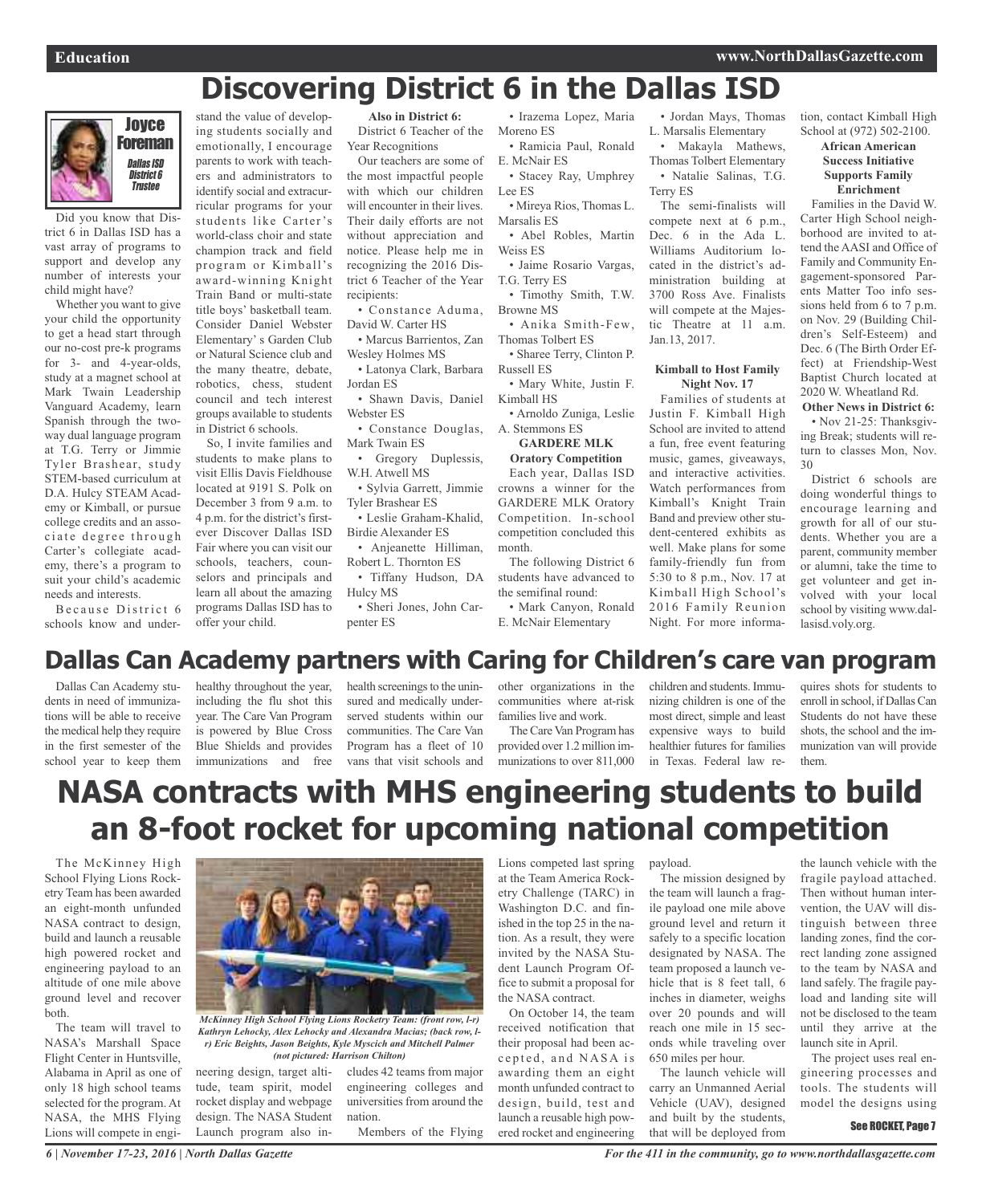### **www.NorthDallasGazette.com Plano** / **Irving**

• The Honorable Royce West, State Senator Dis-

• The Honorable Rafael Anchia, State Representa-

• The Honorable Rodney Anderson, State Represen-

• The Honorable Matt Rinaldi, State Representa-

trict 23

tive District 103

tative District 105

tive District 115

# **Irving ISD's Barton Elementary earns recycling award**

The City of Irving presented Barton Elementary School with a special award for leading the pack in recycling. As part of the City's annual Arbor Day Celebration, one Irving ISD campus is chosen and recognized based on their recycling ef-

forts from the previous 733 trees saved. The City school year.

From August 2015 to July 2016, the students of Barton went to work and collected 86,240 pounds of paper, which equates to 102 pounds per student. That amount represents a total of

and Keep Irving Beautiful hosted an awards ceremony today to congratulate Barton students for being so planet-friendly and commemorated the occasion by planting a red oak tree in the school's courtyard.



*The Green Team of Barton Elementary School, alongside their advisor Jose Torres and principal Kelly* Giddens, celebrate the school's Arbor Day award given by the City of Irving and Keep Irving Beautiful on *November 11.*

### space companies. ROCKET, continued from Page 6

mechanical design software, create engineering drawings, run and analyze computerized flight simulations, solve complex math problems using algebra, trigonometry, geometry, calculus and statistics, submit test reports and build and launch sub-scale and full-scale test vehicles while presenting and defending their findings to a group of NASA engineers over the course of eight months.

These reviews are similar to the NASAengineering design lifecycle process and include design, testing, manufacturing, safety, schedule, budget, financing and educational engagement information through the progression of the project. Upon completion of the contract deliverables and a successful flight readiness review, the team will be invited to share their designs and fly their mission at the NASAMarshall Space Flight Center in Huntsville Alabama on April 5–9 in front of a crowd of over 1,000 distinguished guests from NASA and other aeroMHS senior Kathryn

Lehocky, who serves as the team's project manager says, "The team is very excited to be awarded this contract. We are flying a very difficult mission, and we are competing against some of best schools, colleges and universities in the United States. We have a highly motivated and talented team of future engineers that are looking forward to the challenges."

The McKinney High School NASA Team is made up of eight young women and men from the McKinney High School Engineering Club.

Kathryn Lehocky - Mission Director/Program Manager

AlexMacias-Safety/Propulsion Eric Beights - Launch Ve-

hicle/Flight Dynamics Alex Lehocky - UAV

Avionics/Software Kyle Myscich - Flight

Systems/UAV Structures Jason Beights - Fragile Payload/Manufacturing

Mitchell Palmer - Ground Support/Vehicle Recovery Harrison Chilton - Flight

Conditions/Data Collection You can follow the MHS

NASA team and the three MHS TARC teams on Facebook (MHSEngineering-Club), Twitter (@TARCflyinglions), Instagram (tarcflyinglions) and their website (http://mhsengineeringclub.c om).To learn how to help the teams raise \$40,000 for the MHS Engineering Club through individual and business sponsors please contact the MHS Engineering Booster Club at MHS.EngineeringBoosterClub@gmail. com .

The NASA Student Launch is a research-based, competitive, experiential exploration activity. It strives to provide relevant, cost-effective research and development of rocket propulsion systems. The project offers multiple challenges reaching middle schools, high schools, colleges and universities across the nation.

For more infomration please visit the district website.

# **Irving Chamber hosting 85th Texas Legislative Send-Off**

The Irving Chamber of Commerce is hosting the 85th Texas Legislative Send-Off on Wednesday, Nov. 30 from  $4 - 6$  p.m. at the NYLO Irving/Las Colinas located at 1001 W. Royal Lane. Guests are invited to join fellow business leaders to hear from Texas state delegation about their priorities for the upcoming Texas leg-

islative session. The registration will begin at 4 p.m. with a reception, followed by the start of the program at 4:30 p.m. The currently confirmed legislators are:

• The Honorable Kelly Hancock, State Senator District 9

• The Honorable Don Huffines, State Senator District 16

### **Plano seeks resident feedback on Projects**

Plano is known for its natural beauty, and the Plano Parks and Recreation Department wants to ensure it stays that way for the next 25 years.

They're inviting all residents to attend one of two community meetings regarding the City's program

our public trees.

Hearing from the public is crucial to the development of a successful Urban Forest Master Plan. The meetings will be held on the following dates:

• Thursday, December 1

to preserve the future of Pecan Hollow Golf Course at 4901 East 14th Street 6:30 p.m. – 7:30 p.m.

> • Wednesday, December 14 at Pecan Hollow Golf Course, Muehlenbeck Recreation Center, 5801 West Parker Road. 6:30 p.m. – 7:30 p.m.



For the 411 in the community, go to www.northdallasgazette.com November 17-23, 2016 | North Dallas Gazette | 7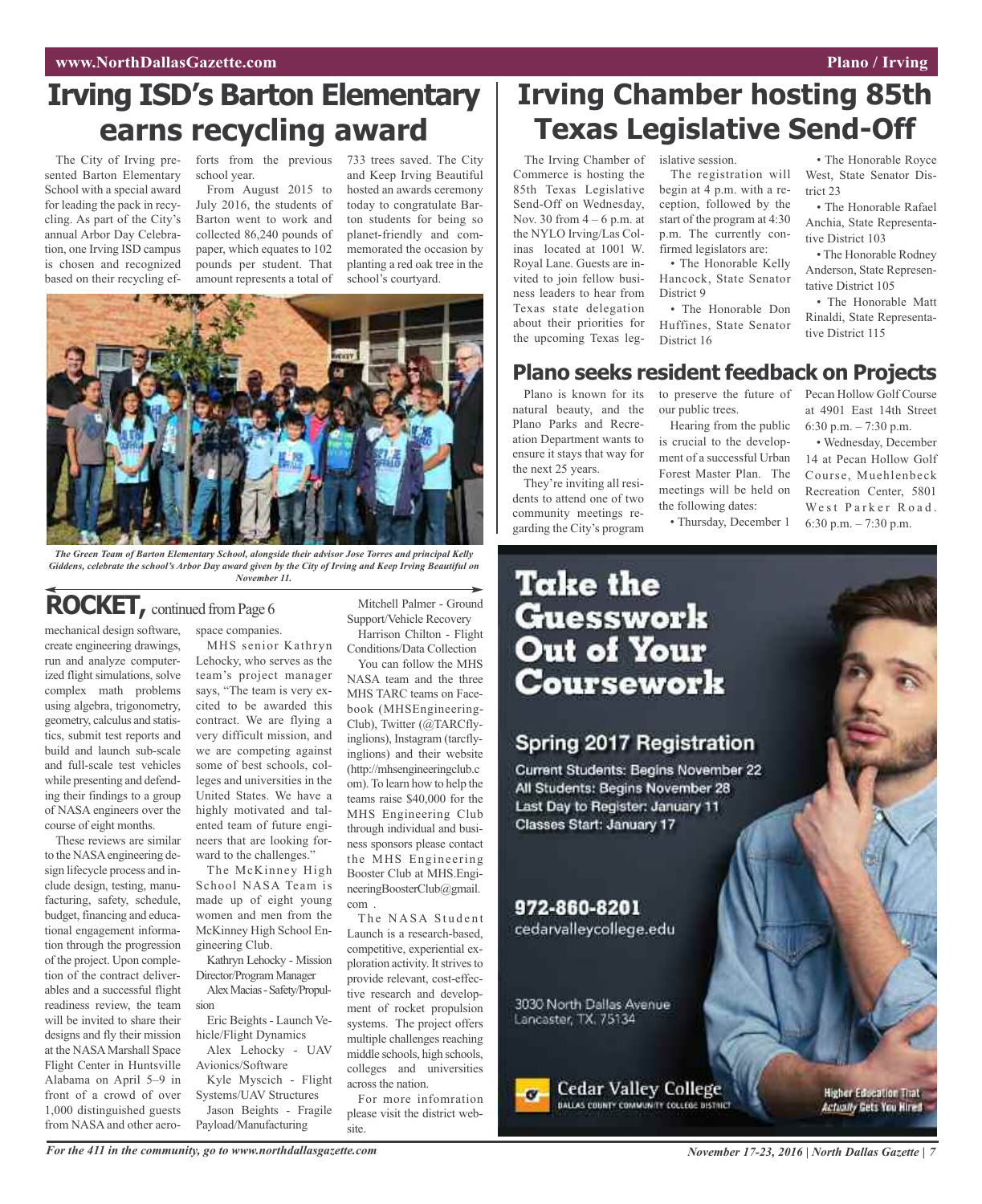### **Community Briefs**

### **ALLEN Chamber hosting holiday expo**

The WISE Holiday Gift Expo/Luncheon will be held on Thursday, Dec. 8 at the Heritage Ranch Golf & Country Club in Fairview. • 10 AM - 2 PM: Gift

Expo/Shopping

• 11:30 AM: Luncheon & Style Show featuring Dillard's fashions for men & women

Enjoy shopping with our unique vendors, view glamorous party fashions and feast on a holiday buffet.

The luncheon is \$30 for members. Non-members and guests are \$35.

Vendor Tables (includes one complimentary lunch) are \$60 for members and \$80 for non-members.

#### **GARLAND Garland Symphony continues concert series on Nov. 18**

Garland Symphony Orchestra (GSO) presents Concert II of its 2016-17 season,Symphony Goes Wild. Pianist Stephen Beus will perform Chopin's Piano Con-

Texas and House Bill 290, that would prohibit pay discrimination for comparable work based on gender and would prohibit employers from requiring an applicant to provide their salary history. "When an entire class of citizens starts off at a lower pay due to the evident dis-



certo No. 2 in F Minor, Op. 21 at 8 p.m. Friday, Nov. 18, at the Granville Arts Center, 300 N. Fifth St. Purchase tickets at GarlandArtsBoxOffice.com or by calling 972- 205-2790. Learn more about GSO and view their 2016-17 season schedule at GarlandSymphony.org.

#### **Clothing recycling contest benefits schools**

Unwanted clothing and shoes piling up? Recycle unwanted textiles from 10 a.m. to 1 p.m. Saturday, Nov. 19, at the Recycling Drop-Off Center, 1426 Commerce St. Be sure to tell the drop-off center staff which Garland elementary school you'd like to support with your donation. The school with the most material collected will be awarded a check from World Wear Project! Learn more by calling 972-205-3500 or visit GarlandEnvironmental-Waste.com

### **LEWISVILLE Holiday grease roundup returns**

The City of Lewisville and Upper Trinity Regional Water District are partnering to participate in the 3rd annual North Texas Holiday Grease Roundup, which runs from Monday, Nov. 28, through Saturday, Dec. 3.

Lewisville and UTRWD residents can bring their used holiday cooking oil and

grease to the Steven L. Bacchus Public Services Center, 1100 N. Kealy Avenue, between 8 a.m. and 5 p.m. Monday through Friday and between 10 a.m. and 3 p.m. on Saturday.

Thanksgiving's fried turkeys, buttery foods, and gravy can be hard on pipes and sewer systems. When fats, oils, and grease are washed down the drain, they stick to the inside of pipes, hardening and building up until they cause clogs and sewer backups. This can cause sewage to overflow into homes, streets, and local waterways. Whether the repairs are in your home or in the street, it can be costly and inconvenient.

### **Neighborhood services recognizes volunteers**

The City's Neighborhood Services Department will hold a "Cookies & Coffee" Holiday Reception onThursday, Dec. 1, 6-7 p.m., at Medical Center of Lewisville Grand Theater, 100 N. Charles Street, to recognize the efforts of all its volunteers.

All Neighborhood Leaders and other volunteers who have worked to meet the goals and objectives of the Thriving Neighborhoods" Big Move in the Lewisville 2025 vision plan are invited to attend. Refreshments will be served and door prizes will be awarded.

Please R.S.V.P. by Wednesday, Nov. 23, to Yolanda Wilson at ywilson@cityoflewisville.com, or by calling her at 972-219- 3736.

### **North Dallas Gazette** The most popular source for entertainment events! **North Dallas Gazette is the fastest growing destination** for DFW events, with more than 45.000 monthly enline readership, 10,000 weekly newspaper circulation, and 10.000 weekly acresietter readership! Partner with North Dailas Gazette, and let us get the word out about your upcoming event! Find out how economical it is to get optimum exposure! 972-509-9049 min withdategover TEM 当些

### **Rep. Eric Johnson filed bills to address police shooting reporting and workplace equality** tative Johnson's House Bill 1036 from the 84th Texas Legislature. **Texas Police Shooting**

Representative Eric Johnson filed five important pieces of legislation including 2 key employment bills: House Bill 225, prohibiting employment discrimination on the basis of sexual orientation or gender identity or expression in the State of crimination, by requiring them to provide their salary history, the inequity perpetuates, with the group unable to ever catch up," said Representative Johnson. He has additionally filed 3 crucial public safety bills in-

cluding House Bill 291, which would allow the City of Dallas to opt out of the open carry bill from the 84th Texas Legislature and House Bill 235, which would establish a grant program for law enforcement agencies that comply with police shooting reporting requirements that were mandated by Represen-

## **Reporting**

The final public safety piece of legislation Representative Johnson filed is House Bill 245, which would create an enforcement mechanism for the police shooting reporting bill to ensure that all law enforcement agencies report instances of officer-involved shootings or else lose their Criminal Justice Division grants that are adminis-

See BILL, Page 9

# **Plano named 4th Best City in America for veterans**

named Plano one of the best places for veterans.

The report compared 100 cities and was based on 21 key metrics, ranging from "percentage of military skill-related jobs" to "hous-

Wallethub.com has ing affordability" to "avail- as well as the lowest perability of VA health facilities." Plano ranked 4th overall.

> According to the Wallethub.com report, Plano has the lowest unemployment rate among veterans,

centage of veterans living in poverty.

Plano also ranked high in categories including veteran income, housing affordability, educational opportunities and low crime rate.



*For the 411 in the community, go to www.northdallasgazette.com*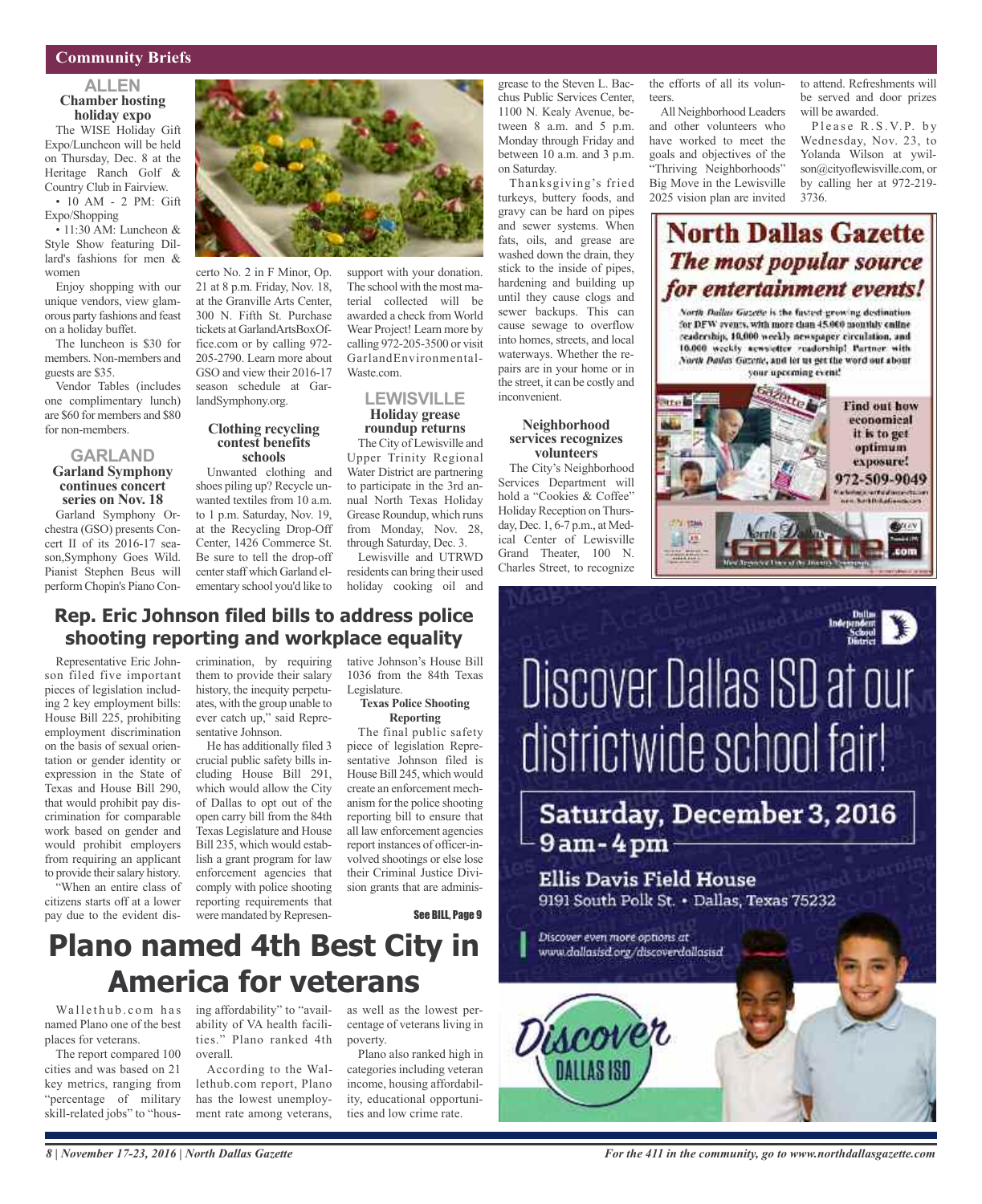# **The Hip Hop Nutcracker one night only on Dec. 23**

Eisemann Center Presents The Hip Hop Nutcracker at the Eisemann Center, 2351 Performance Drive in Richardson, Texas on Friday, Dec. 23 at 7:30 pm in the Hill Performance Hall. A holiday mash-up for the entire family, The Hip Hop Nutcracker, a contemporary re-imagination of Tchaikovsky's timeless music, sets out on its second national tour following the



success of last year's soldout inaugural tour across the

United States and Russia. The Hip Hop Nutcracker is

an evening-length production performed by a supercharged cast of a dozen all-star dancers, DJ and violinist. Through the spells cast by the mysterious Drosselmeyer, Maria-Clara and her Nutcracker prince travel back in time to the moment when her parents first meet in a nightclub. Digital scenery transforms E.T.A. Hoffmann's story of a palace of sugarplumsinto a romance set in

1980s Brooklyn. The dance work celebrates love, community and the magic of New Year's Eve.

The Hip Hop Nutcracker is directed and choreographed by Jennifer Weber, artistic director of the all-female hip-hop crew Decadancetheatre in Brooklyn. It is adapted to today's New York by Mike Fitelson, executive director of United Palace of Cultural Arts

(UPCA) – the work's original producer – and includes hip-hop interludes remixed and reimagined by DJ Boo and an on-stage electric violinist.

Tickets are \$39-\$56 and are available for purchase online at www.eisemanncenter.com or by calling the Eisemann Center Ticket Office at 972-744-4650 and group discounts are available for 10 or more persons.

# **Bruno Mars coming to the American Airline Center next fall**

LOS ANGELES – Grammy Award winner and w o r l d - r e n o w n e d , multi-platinum selling singer/songwriter/producer/director/musician, Bruno Mars, revealed details behind his massive upcoming global headline tour – The 24K Magic World Tour (pronounced twentyfour karat magic world tour). The magic will begin March 28 at Antwerp, Belgium's Sportpalais and will travel throughout Europe through June with shows set in London, Paris, Madrid, Zurich, Copenhagen, Berlin and more.

The North American leg will follow kicking off July 15 at T-Mobile Arena in Las Vegas and then visit over 45 cities across the US and Canada before culminating with a four-night stand at The Forum in Los Angeles. A full list of dates is below. For complete details, please visit The 24K Magic World Tour official homepage at http://www.brunomars.com.



tered by the Governor's Office for one full year. continued from Page 8

"Without an enforcement mechanism, some law enforcement agencies are failing to comply with the reporting requirements, leaving the data we have obtained thus far on police shootings in Texas incomplete. This penalty is a necessary tool to ensure Texas can lead the nation in transparency in policing," said Representative Johnson.



World Tour, produced by

Tickets for The 24K Magic Live Nation, go on sale on Monday, November 21.

Buy tickets at Ticketmaster.com.

The 24K Magic World Tour celebrates Mars' eagerly anticipated new album, 24K Magic , set to arrive worldwide on Friday, November 18 on Atlantic Records. Pre-orders are available now via the Bruno Mars Official Store, with all pre-orders from the store receiving early access to tickets for The 24K Magic Tour.

The 24K Magic World Tour marks Mars' first fulllength tour since 2013's hugely successful Moonshine Jungle World Tour, an international blockbuster that sold 2 million tickets worldwide across 155 soldout dates.

Mars – currently featured on the cover of Rolling Stone – is set for a number of high profile TV appearances, beginning with a show-opening performance at the 2016 American Music Awards, airing live Sunday, November 20. Mars will next perform at the annual Victoria's Secret Fashion Show, airing Monday, December 5. The upcoming appearances follow Mars' recent set on NBC's Saturday Night Live, highlighted by performances of "24K Magic" and new album track, "Chunky."



make your mark We are Hiring at The Kraft Heinz Company Garland **Proud Makers of Famous Kraft Heinz Brands** 2340 Forest Lane Garland, Texas 75042 Apply Today www.kraftheinzcompany.com

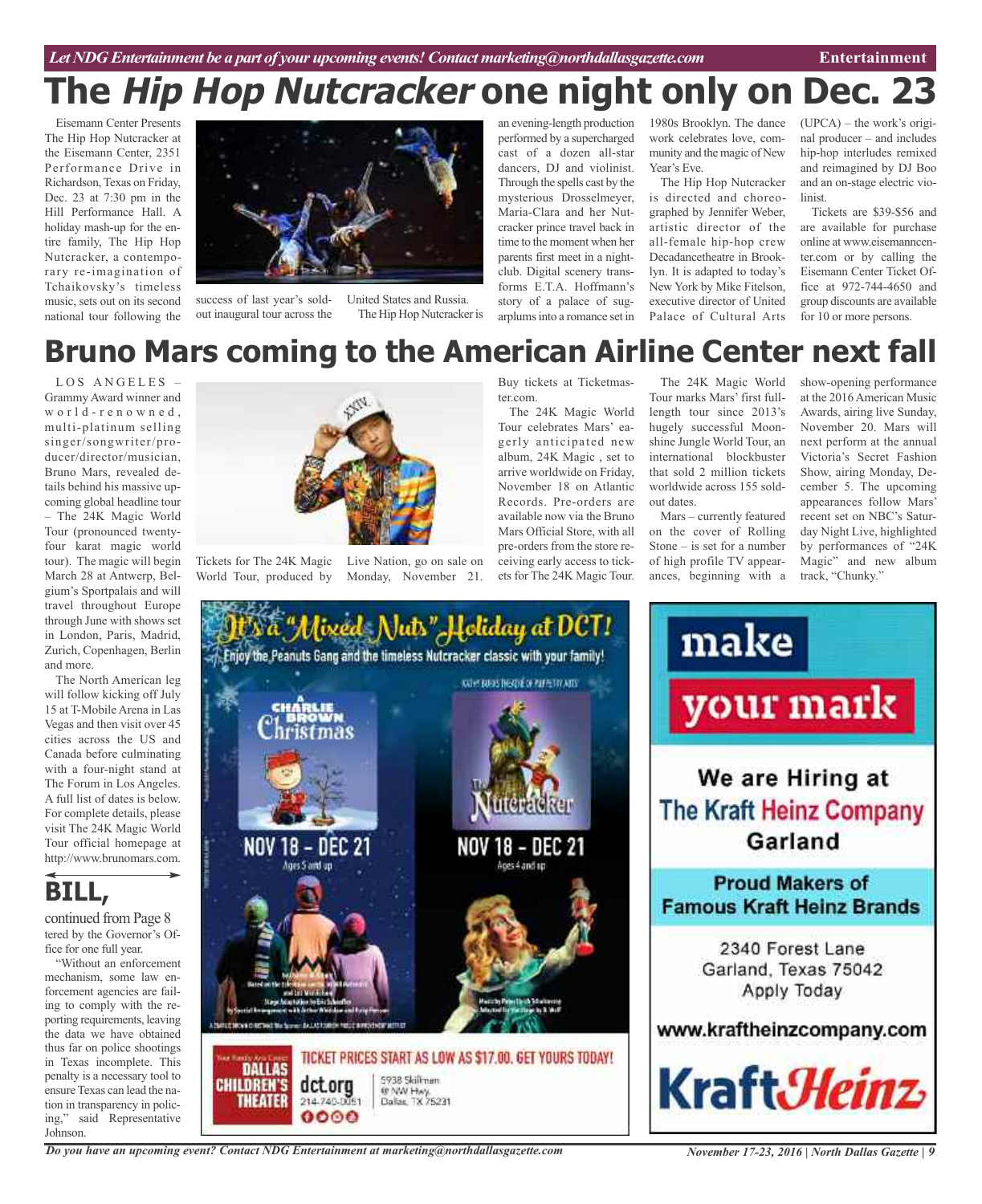# **Dallas Opera hosting Composing Conversations at Studio Movie Grill**

For what they promise to be an evening filled with insight into the innovative approach of pioneering European composer and technologist Michel van der Aa, The Dallas Opera invites the public to a free event "Composing Conversations." Keith Cerny, the Kern Wildenthal General Director and CEO of The Dallas Opera, will present the discussion. The evening will also include an an-



nouncement regarding a new collaboration with the composer.

The intimate setting of the Studio Movie Grill, 11170 N. Central Express-

form excerpts from their upcoming repertoire. The aspiring performers in the three Dallas Black Dance Academy ensembles will show off their talents on Tuesday, November 22. The audience will have the opportunity to ask questions during the session. While the hour-long Behind

way, (Dallas location, near Royal Lane) is the location for this unique program on Thursday, Nov. 17 at 6:30 p.m. Doors open at 6 p.m.; seating is general admission.

Michel van der Aa is known for combining musical theater and multimedia in often-astonishing ways, as demonstrated in excerpts from his critically acclaimed Sunken Garden, The Book of Sand, and

Black Out (which premiered in this year's Forward Festival, presented by Dutch National Opera).

He has been described as "one of the most distinctive of the younger composers in Europe today.

His ability to fuse music, text and visual images into a totally organic whole, sets him apart from nearly all his contemporaries." (Andrew Clements, The Guardian) Composing Conversa-

tions is an ongoing discussions series featuring noteworthy international composers.

The Dallas Opera presents this programming to showcase all types of opera composers, from grand opera to chamber.

This series is intended to introduce some of these great talents to the public and to potentially ignite interest in new operatic works.

# **Dallas Black Dance Theatre hosting free Thanksgiving performance**

The community is invited to take a peek Behind the Scenes of Dallas Black Dance Theatre's five performing companies. A part of an annual Thanksgiving holiday tradition for many families, Behind the Scenes free performances take place Thanksgiving week. The performances are

scheduled for Nov.21-22 at noon in the Dallas Black Dance Theatre (DBDT) studios at 2700 Ann Williams Way in the Dallas Arts District.

Hosting on Monday, November 21, DBDT and DBDT: Encore! dancers will offer a glimpse of their rehearsal process and per-

## **Turkey and politics is a recipe for disaster**

By Ruth Ferguson *NDG* Editor

Sharon Vecchiarelli, owner of to Nourish, a board-certified health coach, and a healthy living educator, reminds Thanksgiving hosts the little things matter when planning an inclusive festival holiday.

"Bringing gratitude to your Thanksgiving table in trying times involves the little things that make sure everyone feels included," Vecchiarellisaid. Let the children feel important by helping to set the table. Invite Aunt Sally to bring the sweet potato pie and Aunt June to serve her German Chocolate Cake. Little things like this allow each one feel special and create family memories.

Sharon Schweitzer, an international etiquette expert, author, and founder of Protocol & Etiquette Worldwide says, "For starters, just say

'no' to conversations about politics and the presidential election season. While it might seem difficult, biting your tongue may be a good idea if you don't want to start a political brawl when everyone should be enjoying perfectly roasted turkey."

Schweitzer indicates a single question can set the tone for the day. Simply ask each guest, young and old, to share what they are grateful for in 2016.

"It really helps set the mood for what this holiday is all about," Schweitzer says. "Another way to have an attitude of gratitude is to stop and smell the roses. Due to our fast-paced lives, we tend to take things, and people, for granted. Thanksgiving is all about giving thanks, so thank your parents, siblings, friends, neighbors, coworkers and others who are a regular part of your life. Thank a member of the military or law enforcement for all that they do so we can have our freedom."

**Proactive gratitude**

A spirit of gratitude sometimes requires more than words, rolling up your sleeves and helping others according to Schweitzer can help your family appreciate what they have.

A few ideas she suggests include, "You may also want to find ways to help others this time of year. Can you do a good deed for a stranger?" Also there are plenty people around us in need of help or friendship, perhaps your family can start the day serving at a soup kitchen or local shelter? Another idea she offers is, "Can you invite a recent widow, divorcee, or spouse of a military member who is alone this year to your home for Thanksgiving?"

To reach Schweitzer visit her website at protocolww.com.

the Scenes performances are free, there is a limitation of 100 seats available in the dance studio, so it is important to RSVP by sending an email to info@dbdt.com.



**MAXWELL**<sup>w</sup> MARY J. BLIGE





*NDG Entertainment Ticket Giveaway!!! Follow North Dallas Gazette on Facebook, Twitter and Instagram to keep up on all the latest!!!*

*10 | November 17-23, 2016 | North Dallas Gazette*

*Do you have an upcoming event? Contact NDG Entertainment at marketing@northdallasgazette.com*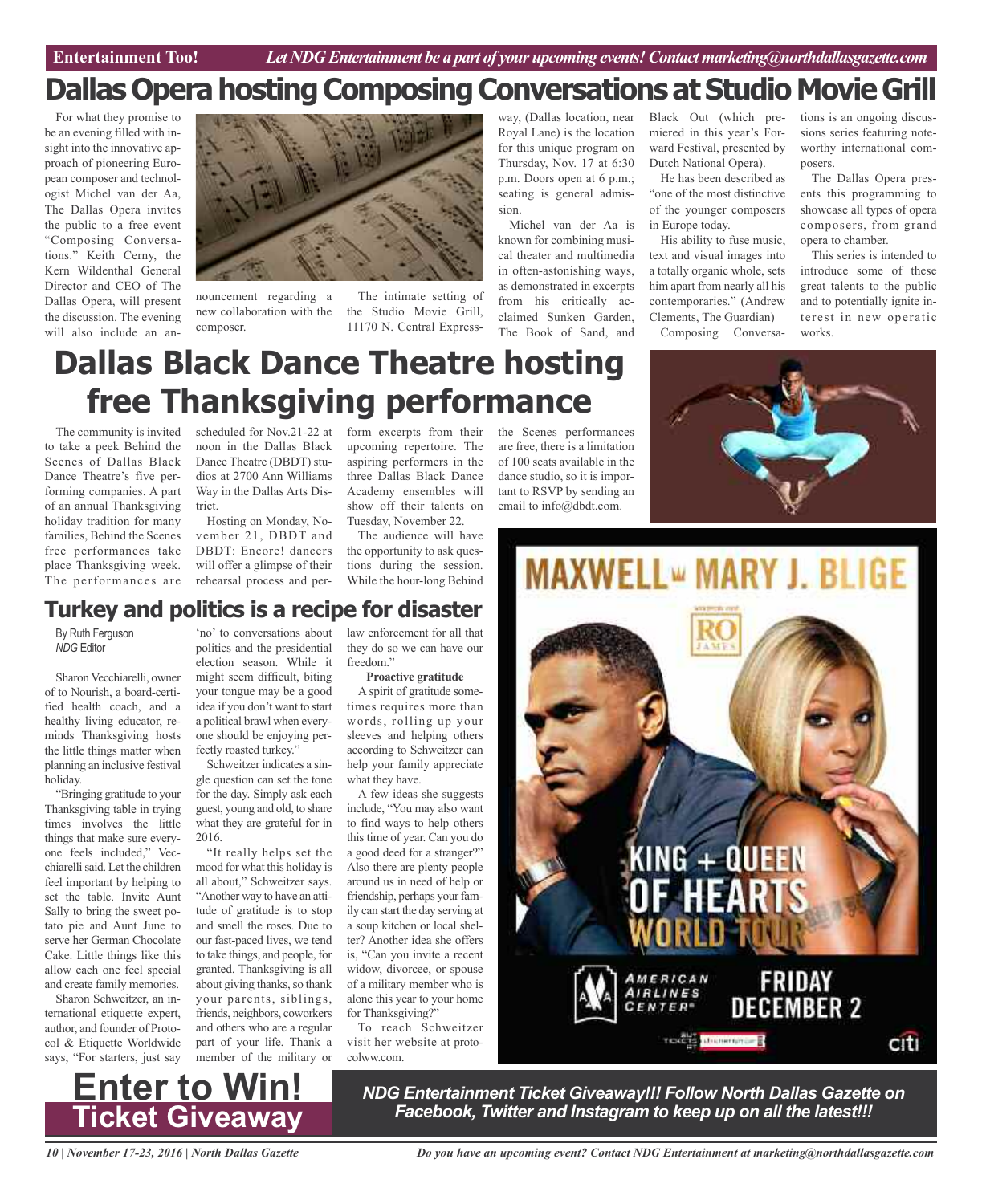## **Salary negotiations can help boost your income when changing jobs**

By Nathaniel Sillin

Whether you're actively looking to make a move or being lured away by a recruiter, a new job offers many opportunities for growth. Discovering how different organizations run and tackling the learning

curve during the first few months is part of the fun, and struggle, of making a change.

Switching employers can also greatly benefit your financial future. While staying at the same job could lead to a modest annual raise, you might be able to

have a relatively affordable entry fee, but once tournament baseball becomes a bigger part of the equation,

Tournament fees don't include hotel accommodations, gas and food money, as well as costs for any family member who desires to travel with the player.

Washington has resisted the temptation of calling on past or present superstars like Derek Jeter, Andrew McCutchen, Lorenzo Cain

"I'm trying hard to help and, right now, we're the number one ranked minority-based organization in the whole country and with that you'd think those guys who have made it would look at this situation because of the economics and do something," Washington said. "I can't make them do anything. I would love to tell them to stop being naïve and that these kids are you. They are who you were once and they are striving to get the

fees escalate."

and others.

negotiate a much larger jump in pay when changing companies. Negotiating a job offer can be daunting, but consider what happens if you don't negotiate – you might wind up earning less than a hiring manager was willing to offer.

Do your homework to

homeruns where he can, but taking it one base at a time, which he notes is the only reasonable alternative. The goal of Citius USA is to improve the talent level of the minority youth and, in doing so, providing a platform to college or pro baseball for athletes at the high

Mostly, Washington said he continues to promote sportsmanship, hard work, competitiveness, and knowledge and respect for the game of baseball.

"The competition we surround our players with is unmatched and it really gives our kids an edge,"

school level.

may want to spend time researching before sitting down at the table. Keeping in mind that compensation can vary depending on location, look online for studies

> Washington said. "I bet you that 90 percent of Black kids in Texas, who have played professional baseball came through my organization."

find an appropriate salary range before negotiating. Whether you are a veteran or a novice negotiator, you

Washington continued: "We are trying to do something here and we definitely want to make sure that we reaching out to help these kids. Our track record is really good; we have 75 kids who have been drafted out of the program and over 400 who are now in college. It's a strong program and we're doing it with very little because we're old school and these kids deserve this opportunity."



## **We buy 1998-2006 Models**

- *• Must be in good running condition*
- *• Title must be free from liens*

*• Easy steps to follow, hassle free selling processing. No ad posting, no games with dealership sales.*

*• Quick transaction, you get your cash fast. We pay you on the spot.*

**Call today for appointment at your location 1-972-432-5219 Leave message if no answer, someone will get back to you.**

or personal accounts that reveal the salaries of someone in a similar role.

Several for-profit companies compile and share compensation information online, and the Bureau of Labor Statistics has pay

data based on occupation and geography. You could also reach out to recruiters who focus on placing candidates in your industry as they're accustomed to dis-

#### See BOOST Page 13



**No Matter How Small** 

Fax Information To: 972-509-9058 Call: 972-432-5219 (Leave Message)

**Email** inquiries1909@gmail.com



A TICKETSURANCE MEMBERSH P PLAN SUBSIDIZES THE COST OF FEES AND FINES RESULTING FROM AN ACCIDENTAL INFRACTION OF YOUR LOCAL OR STATE LAW

A TICKETSURANCE **PLAN CAN PROTECT** YOUR BUDGET FROM UNEXPECTED, **COVERED SITUATIONS** LIKE:



miscanno O gittebalane Dinebaltominenen O kilopomiaarraa make produce committed it replications we want to the

## WASHINGTON, continued from Page 2

Chicago with a total of 63 teams that contain as many as 16 kids per squad.

"The tournament prices have risen to \$6,400 for a bunch of kids who can't afford it," Washington said. "We've been doing this for the last few years and you take a bunch of kids and their parents are worried about keeping their lights on, paying for their car that they need to go to work and then you tell the kid's parent that they need \$1,000 to play in a tournament."

Former Los Angeles Angels general manager Tony Reagins, who was appointed as Major League Baseball's senior vice president for youth programs, told the baseball news website, the Big Lead, that research has revealed that "the financial barrier is an important barrier participating" in the decline of the participation of African-Americans.

"For soccer or basketball at the early ages, the financial outlay may include just the cost of a ball and shoes (and a relatively inexpensive pair of shin guards for soccer)," the article said. "For baseball or softball, those costs can include a bat, a fielding glove, multiple pairs of pants, batting gloves, shoes, and a batting helmet, and a bag to manage and transport all of it."

The Big Lead article continued: "Once in the sport, the financial barriers for continuing in competition can escalate even more. This is particularly true as kids get to the 12 and 13-yearold age groups, when baseball begins to see the participation decline. Local community-based leagues may

same opportunities that you got." Even the various urban youth academies run by Major League Baseball itself have failed to flourish – or at least they've been unsuccessful in establishing a rapport with young African-

Americans. "The programs really are nonexistent for us in the areas that we are in," Washington said. "They don't consider the hardships that the kids go through and they don't address that at all. Those academies are not nearly enough to make a difference."

So, Washington continues to push on – seeking to hit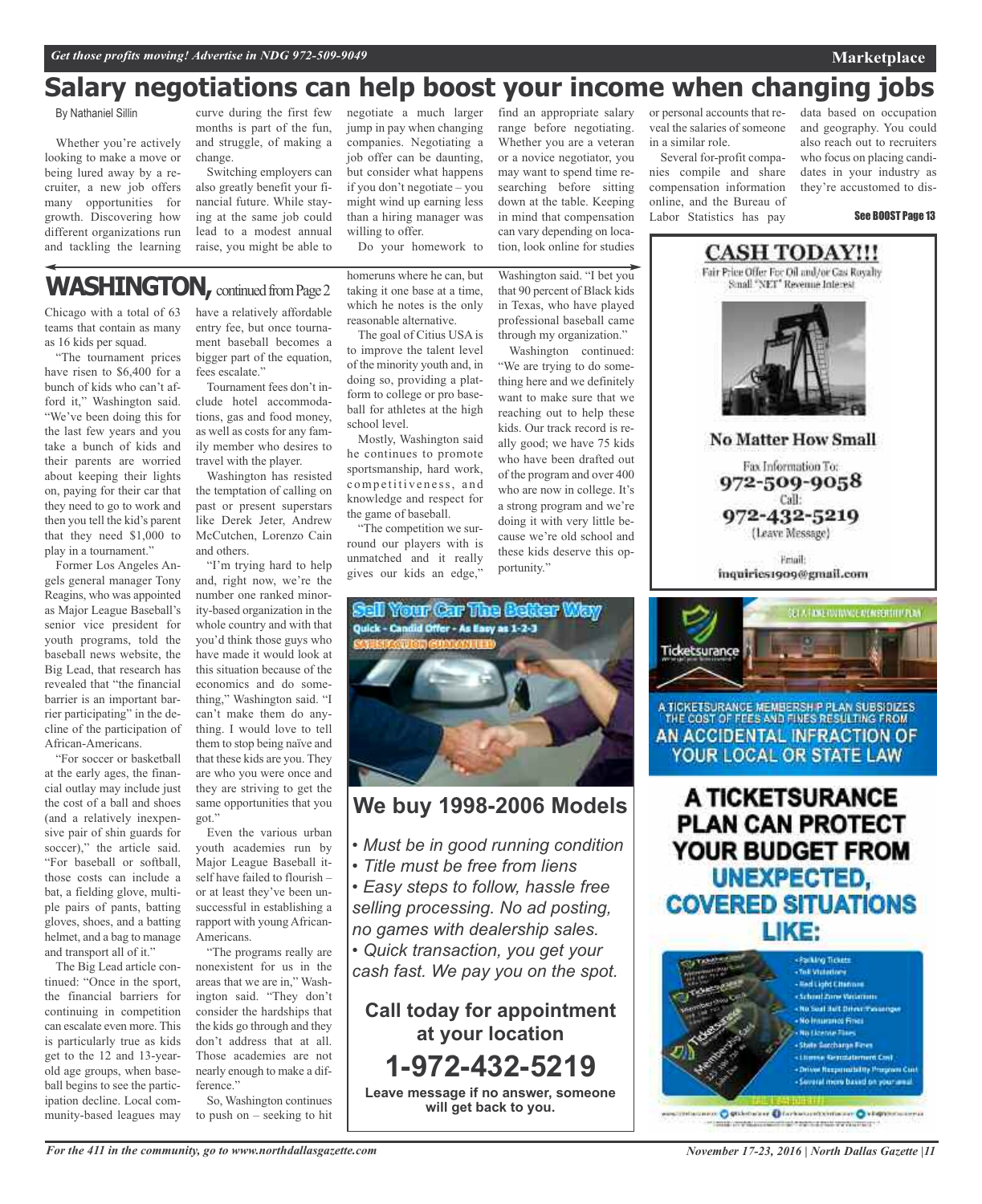**Marketplace** *College Educated Readers read the NDG. Contact Marketing at 972-509-9049 for Career Opportunity Advertising*

# **CURLS** Girls Rule the World coming to Dallas Nov.

New York, NY (Black-News.com) — CURLS, one of the pioneering and best recognized natural hair care brands in North America, brings to Dallas its CURLS Girls Rule the World, a signature program dedicated to empowering female entrepreneurship using mentorship as its foundation. Based in Frisco, Texas, CURLS will host 100 girls of color from



the Dallas-Fort Worth region, ages 12-18, at its CURLS Girls Rule the World: Empowering Entrepreneurs Luncheon on Nov. 18 at Pappas Bros. Steakhouse (10477 Lombardy Lane, Dallas, TX 75220). This event is being sponsored by its Founding Partner, Sally Beauty.

African American beauty pioneer and billionaire, Madame C.J. Walker, once declared, "I had to make my own living and my own opportunity! But I made it!

Don't sit down and wait for the opportunities to come. Get up and make them!" This definitive sentiment characterizes CURLS CEO and Founder, Mahisha Dellinger, who is truly a "Modern Day Madame C.J. Walker." In 2002, after reaching a glass ceiling inCorporateAmerica, Ms. Dellinger invested in herself and used her savings to start CURLS, LLC.Today,

tions can request to host a book signing as a fundraising activity. A percentage of the book sales made during the event will benefit the or-

Dawn's Legacy: The HUNTER NEWTON LEGACY Endowment is a scholarship established at

ganization.

CURLS is a multi-million dollar company that manufactures over 35 products sold internationally and domestically in Target, Wal-Mart, Sally Beauty, CVS/Pharmacy, Rite-Aid and Duane Reade, to name a few.

CURLS Girls Rule the World embodies Ms. Dellinger's "can do" spirit and works to empower

Tiffaney Dale'sAlma Mater, The University of North Texas for qualifying students. A percentage of book sales will be contributed to the scholarship fund.

*"Dawn of a New Day: A 21-Day Inspirational Journal to Renew Your Faith, Mind & Spirit" is available*

**Dallas** 

**School** 

**District** 

Independent

women and girls of color to take control of their destinies as well as exposes them to business resources that can assist them in doing so. In 2015, CURLS organically created a burgeoning online community for CURLS Girls Rule the World where young women were being empowered by each other through

See CURLS, Page 16

*at www.amazon.com for \$10.99. To learn more about the book or to book Tiffaney Dale Hunterfor a book signing orspeaking engagement, please visit www.tiffaneydale.com. Follow her on Fa c e b o o k @Tiff a n e y - DaleAgency and Twitter and Instagram @TiffaneyDale.*

## **HUNTER,** continued from Page <sup>2</sup>

neurs, philanthropists and everyday people who are going through difficult times to get their joy, happiness, peace and passion back.

"Being an entrepreneur has been one of the most rewarding, yet challenging experiences. Those on the outside looking in only get to see the fruits of my labor, not realizing that it often took years of sacrifice and overcoming obstacles to finally reach success," said Hunter. "My book, 'Dawn of a New

Day', is a way to let other passionate people know that they are not alone in the uphill journey of running a business, while keeping them uplifted, motivated and encouraged during those difficult circumstances that almost always occur when working for yourself."

In addition, "Dawn of a New Day," which is dedicated to the memory of Hunter's mother, continues her mother's and family's legacy of entrepreneurship,

philanthropy and education. A percentage of book sales will help transform the lives of people, communities, and cities in the following ways:

Dawn's Diamond: A nonprofit organization will be selected each month to receive a percentage of proceeds made from book sales. The journal will help fund the many programs provided by these organizations that positively transforms lives.

Dawn's Gem: In addition to our monthly Dawn's Diamond organization, additional nonprofit organiza-



Ed Bell Construction is a Dallas based heavy highway contractor doing business in the North Texas market since 1963. With clients such as TxDOT, Dallas County Public Works, and the Cities of Dallas, Fort Worth, Richardson and Mansfield (plus many others), we have a strong backlog of work in the highway market locally.

We are currently hiring for the following positions:

- **CDL Drivers\* (water truck, haul truck, end dump truck)**
- *\*some driver positions may require tanker endorsement"*
- **Finishers (Paving)**
- **Form Setters (Paving)**
- **Laborer (Structures, must have valid DL)**
- **Slipform Operator**

Available: multiple openings

Rate: Negotiable

Must have own transportation

Years of Experience required will vary, from 6 months to 2 years (depending on position) **Physical and Drug Screen Required**

**Must have a Clear Background**

**Must be at least 18 years old (CDL Driver, 21 yrs)**

**Must apply in PERSON, Monday – Friday from 8am to 11am @ 10605 Harry Hines Blvd. Please visit our website: www.edbellconstruction.com/careers Or email your resume to: careers@edbellconstruction.com**

# **NOTICE TO PROPOSERS**

Prospective vendors or their representatives may obtain an electronic PDF format of various Procurement Proposal documents online from the Dallas ISD website homepage at http://www.dallasisd.org/ at the "Supplier Opportunities" link.

Suppliers are encouraged to register with Dallas ISD. The registration link is located on the Procurement Services / Supplier Opportunities page at http://www.dallasisd.org/Page/17251.

### \*MWBE POLICY ENDORSEMENT\*

Dallas ISD is committed to the ideals of equal opportunity in all its business endeavors. It is the goal of Dallas ISD that at least 30% of the work performed under each contract will be provided by minority or woman-owned business enterprises.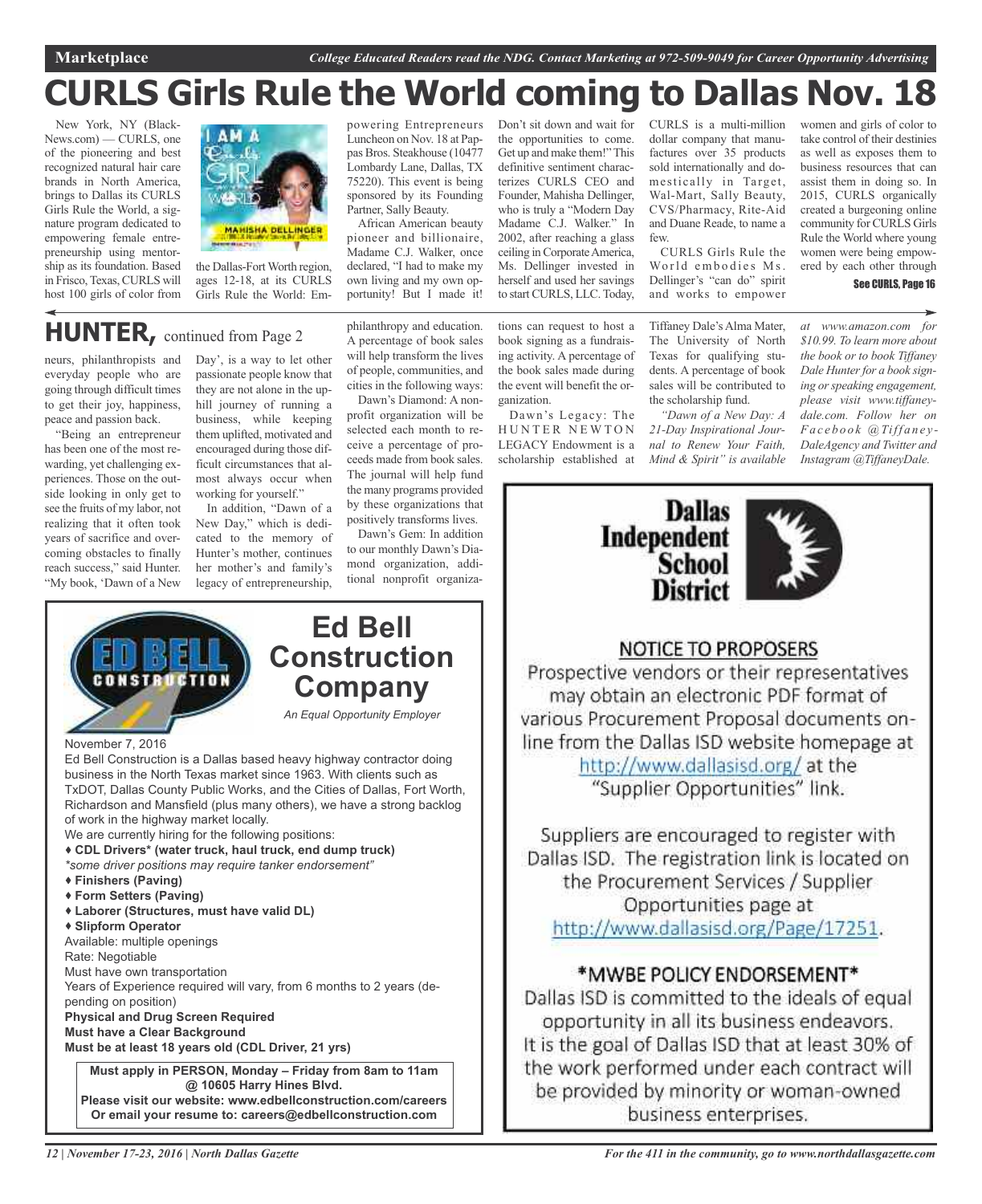## **BOOST,** continued from Page <sup>11</sup>

cussing compensation.

The more data on your profession's compensation you can get the better, because you want to be able to make a fact-based request. Ask for too much and you risk being seen as unreasonable or out of touch. Ask for too little, and that might be all you get.

Job seekers often get stuck on who says a number first. While advice ranges, one thing is for certain – you don't necessarily want to use your previous salary as a starting point. Especially if your research reveals you're below the current market rate, you want your next offer to reflect the experience and talent you bring to the table. If you're being pressed to respond first, answer with the salary range you're aiming for during your job hunt.

Don't get stuck on money – keep the big picture in mind. It can be easy to fixate on the cash portion of your compensation when negotiating, but sometimes there isn't any wiggle room in the budget. Look at the big picture of your potential pay and benefits. Perhaps a lower-than-desired cash offer is offset by a generous<br>retirement contribution contribution matching program, great healthcare benefits, stock

incentives or bonus opportunities.

When the total compensation doesn't meet your expectations, try to think outside the box and give the hiring manager alternative options. You could request additional paid time off, the freedom to work from home one day a week or a professional development stipend. After all, flexibility and personal growth can be more valuable than money.

At smaller companies, you could ask for a quarterly lunch with an executive in your department or your direct supervisor. A lunch won't cost the company much money, but it could give you insight into the company's future, let you know which skills to focus on developing and strengthen your personal relationship with higher ups.

Back up your request with valid reasons. Aim to reinforce each of your negotiation requests with a valid, relatable and quantifiable reason. When asking for more money, point to experience or skills that distinguish you from other candidates. Less traditional requests, such as meetings with an executive, could be justified by your dedication to self-improvement and desire to stay in touch with

## **Looking for energetic interns in the Dallas Area**

A local community newspaper has an internship position available. The goal is to provide students and aspiring writers an opportunity to gain published clips, experience and professional feedback. The position is for 20 hours a



week at \$8.50 per hour. Assignments will include covering local events, phone interviews, and rewriting press releases.

**Send resume and writing samples to: inquiries1909@gmail.com**

the company's needs. Bottom line. While changing jobs and negotiating an offer can be a challenge, moving to a new company could accelerate your salary's growth. Before jumping into negotiations, take time to research the market, consider your overall wants and validate

your requests. Presenting a coherent argument can help win over a hiring manager and set you apart from other candidates.

*Nathaniel Sillin directs Visa's financial education programs. To follow Practical Money Skills on Twitter: www.twitter.com/Practical-Money.*

## **TISEO PAVING COMPANY**

419 E. Hwy. 80, Mesquite, TX 75150 Tel: (972) 289-0723 Fax (972) 216-5637 www.tiseopaving.com

Performing Concrete Street Paving in the Metroplex Area We Accept Subcontracting Bids For All Public Works Projects in the Dallas Area. We Are Accepting Applications for Concrete Mixer Drivers and Heavy Equip-

ment Mechanics

**Equal Opportunity Employer** 

## **Experienced Print & Web advertising Indoor sales.**

12.00 to 15.00 per hour against commission. Candidate must have 3 years of Verifiable experience. Must be able to sell minority Media, Print & Web 25 to 30 hours weekly. Must be highly motivated and a Self-Starter.

**ONLY EXPERIENCED ADVERTISING CANDIDATE SHOULD APPLY.**

Send Resume to: **Inquiries1909@ gmail.com** Or leave message @ **972.432.5219**



**Attention Suppliers of Goods, Services and Construction**

**Review Competitive Opportunities at https://garlandtx.ionwave.net**

**www.garlandpurchasing.com**

**972-205-2415**



### *www.cityofirving.org*

*The City of Irving does not discriminate on the basis of race, sex, religion, age or disability in employment or the provision of services.*

**Statewide African American Press\Association is seeking a statewide sales representative.**



The Texas Publishers Association is seeking a statewide sales representative to

represent the overall sales objective for the organization. Individual must have a proven sales track record with local and regional sales strategies.

Also the individual must be:

- A self-starter
- Have excellent written and verbal communication skills
- A visionary
- Professional

• Have excellent organizational skills Previous advertising agency and direct sales experience a plus. Position is commission based.

Serious inquiries only. **Please email resume to inquiries1909@gmail.com or leave a message for the position at 972-432-5219.**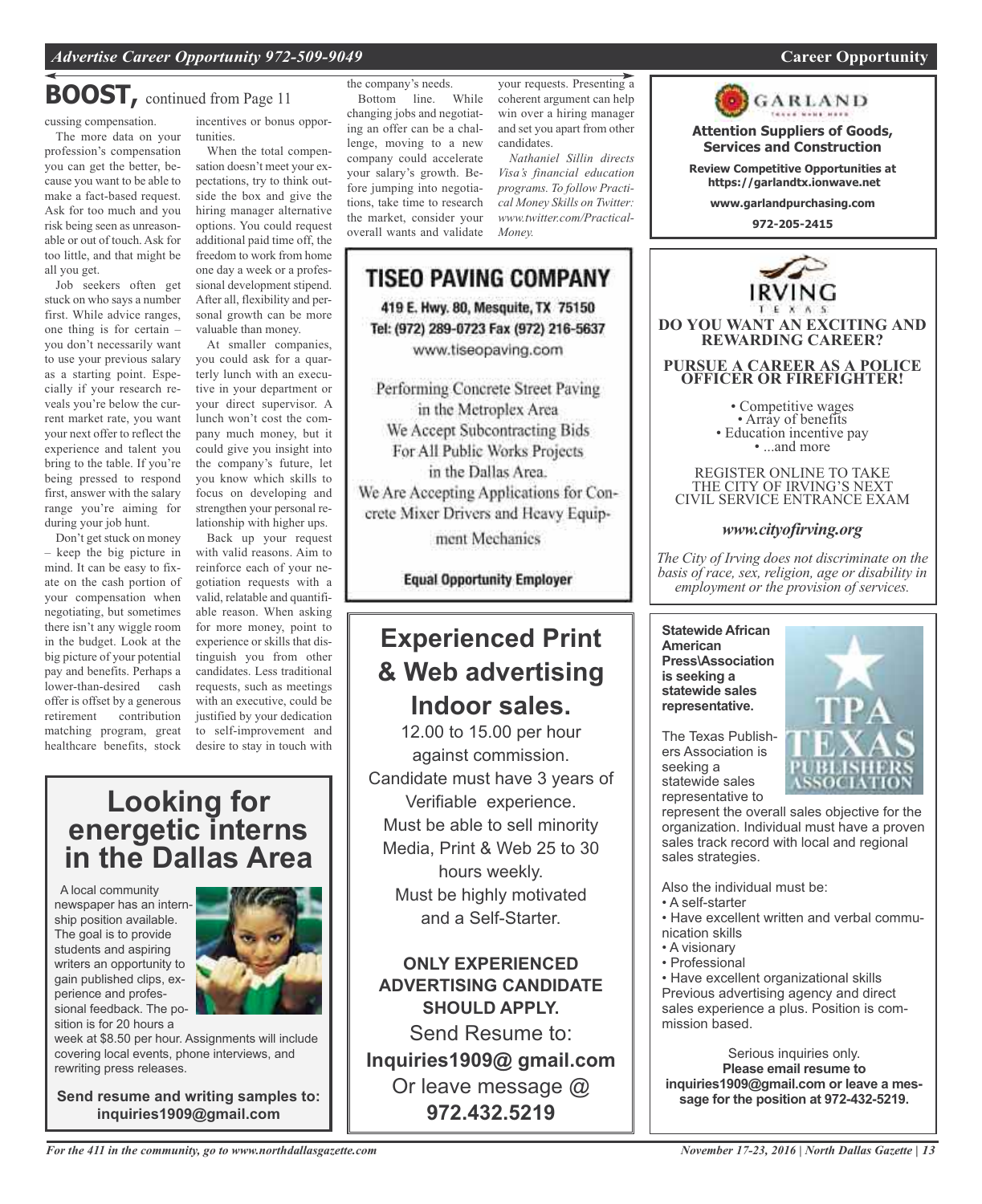#### **BETHEL BIBLE FELLOWSHIP, CARROLLTON (A PLACE TO BELONG)**

*NOTICE: Pastor Woodson serves the community by providing "Professional Therapy and Counseling Services" NOT FREE, but on a "Sliding Fee" scale. To schedule an appointment call the Pastoral Counseling Center at 972-526-4525 or email the church.*

**November 20, 9:45 a.m.** You're invited to our Sunday Morning "Prayer and Meditation" followed by Morning Worship Service at 10 a.m. See what God is doing through and with us; you will be blessed.

#### **November 23**

No Wednesday's Prayer and Bible Study Class; however, have a wonderful Thanksgiving with family and/or friends.

**December 3, 1-4 p.m.** Back by popular demand, ladies mark your calendars; W.O.R.T.H. Women are excited to present, again, "Brush It Up, the Christmas Edition, "Let Your Inner Artist Out!" Call the church for details.

Dr. Terrance Woodson, Senior Pastor 1944 E. Hebron Parkway Carrollton, TX 75007 972-492-4300 www.bethelbiblefelloswhip.org

#### **CHRIST COMMUNITY CHURCH IN RICHARDSON**

 $\overline{\phantom{a}}$  ,  $\overline{\phantom{a}}$  ,  $\overline{\phantom{a}}$  ,  $\overline{\phantom{a}}$  ,  $\overline{\phantom{a}}$  ,  $\overline{\phantom{a}}$  ,  $\overline{\phantom{a}}$  ,  $\overline{\phantom{a}}$  ,  $\overline{\phantom{a}}$  ,  $\overline{\phantom{a}}$  ,  $\overline{\phantom{a}}$  ,  $\overline{\phantom{a}}$  ,  $\overline{\phantom{a}}$  ,  $\overline{\phantom{a}}$  ,  $\overline{\phantom{a}}$  ,  $\overline{\phantom{a}}$ 

**November 20, 8:45 a.m. and 11 a.m.** You're invited to our Morning Services as we worship, honor and praise God for His blessings.

### **November 23**

No Wednesday's Prayer and Bible Study Class; however, have a wonderful Thanksgiving with family and/or friends.

Dr. Terrence Autry, Senior Pastor 701 Centennial 972-991-0200 Richardson, TX 75081

www.Christcommunityrichardson.org  $\mathcal{L}_\text{max}$  , where  $\mathcal{L}_\text{max}$  and  $\mathcal{L}_\text{max}$ 

**FELLOWSHIP CHRISTIAN CENTER CHURCH IN ALLEN "THE SHIP"**

Follow us on Social Media. Facebook, Twitter, You Tube and Vimeo.

**November 20, 8 a.m.**

You're invited to our main campus at 200West Belmont Drive for morning service and a blessing from God; followed by our Sunday Worship Services at Bolin Elementary School in Allen, Texas 75002 and bring someone with you and see them blessed by God.

#### **November 23**

No Wednesday's Prayer and Bible Study Class; however, have a wonderful Thanksgiving with family and/or friends.

### **November 27, 8 a.m. Every 4th Sunday**

Calling All Youth! Join our Hype Sunday Worship (first service only) on our main campus at 200West Belmont Drive and be blessed; followed by our Sunday Worship Services at Bolin Elementary School in Allen, Texas 75002 and bring someone with you, you will be blessed.

Dr. W. L. Stafford, Sr., Ed. D. Senior Pastor 5705 Cheyenne Drive at Bolin Elementary School in Allen 75002 for Sunday Morning Worship and the Admin. Building Address is 200 W. Belmont Drive Allen, TX 75013 972-359-9956 www.theship3c.org  $\overline{\phantom{a}}$  ,  $\overline{\phantom{a}}$  ,  $\overline{\phantom{a}}$  ,  $\overline{\phantom{a}}$  ,  $\overline{\phantom{a}}$  ,  $\overline{\phantom{a}}$  ,  $\overline{\phantom{a}}$  ,  $\overline{\phantom{a}}$  ,  $\overline{\phantom{a}}$  ,  $\overline{\phantom{a}}$  ,  $\overline{\phantom{a}}$  ,  $\overline{\phantom{a}}$  ,  $\overline{\phantom{a}}$  ,  $\overline{\phantom{a}}$  ,  $\overline{\phantom{a}}$  ,  $\overline{\phantom{a}}$ 

#### **INSPIRING BODY OF CHRIST CHURCH, Let's Go Fishing! MATTHEW 4:19**

It's a New Year and a new time. Mark your calendars; starting January 1, 2017 our new starting time will be 10 a.m.

**November 20, 7:30 and/or 11:30 a.m.** You're invited this Sunday as we praise, worship, honor and magnify God's Holy name.

**November 21, 7 p.m.** Join us in Monday School as we grow in God's Word and learn what God has to say to us.

Pastor Rickie Rush 7701 S Westmoreland Road

Dallas, TX 75237 972-372-4262 www.Ibocchurch.org  $\overline{\phantom{a}}$  , and the set of the set of the set of the set of the set of the set of the set of the set of the set of the set of the set of the set of the set of the set of the set of the set of the set of the set of the s

### **MT. OLIVE CHURCH OF PLANO (MOCOP)**

**November 20, 10 a.m.** Join us for Worship Service as we praise and worship God for His Honor and His glory; and don't forget to comeback at 7 p.m. for our Brazilian Church.

#### **November 23**

No Wednesday's Prayer and Bible Study Class; however, have a wonderful Thanksgiving with family and/or friends.

**December 3, 10 a.m.** You're invited to our Annual Testimonial Tea Time. Call the church for details.

Pastor Sam Fenceroy Senior Pastor and Pastor Gloria Fenceroy 300 Chisholm Place Plano, TX 75075 972-633-5511 www.mocop.org

**SHILOH MBC IN PLANO (WHERE COMMUNITY BECOMES FAMILY)**

 $\mathcal{L}_\text{max}$  , where  $\mathcal{L}_\text{max}$  and  $\mathcal{L}_\text{max}$ 

**November 20, 8 a.m.**

Investors Liquidation Sale: **Laurel Land Cemetery Burial Plot For Sale (one space) Section # 3, Space # 15, Lot # 20**



Laurel Land Cemetery charges for cost of single Plot: \$3995.00 Discount Amount, if you act right away: <\$1745.00> (your savings) Your Cost: \$2250.00

> **Call Today! 972.432.5219** (leave message,if no answer)

**And 11 a.m.** Join us for Worship Services and fellowship as we give God all glory, honor and praise.

### **November 23**

No Wednesday's Prayer and Bible Study Class; however, have a wonderful Thanksgiving with family and/or friends.

#### **December 11, 2 until 6 p.m.**

Mark your calendars for our Annual Christmas Banquet. It's always fun and inspirational. Call the church for details.

Our AWANA (Approved Workman Are Not Ashamed from 2 Timothy 2:15) is held from 6:30 - 8:15 pm, now through May. Kick-off was

September 7th. There is no charge for registration for new participants! This is a Bible-based program for children and youth, ages three years old through the 12th grade. The emphasis is on memorizing the Word of God and developing a personal relationship with our Lord Jesus Christ in a structured, safe and fun environment.

Our church ministries offer opportunities for motivation and growth; join us and see. Be blessed of the Lord.

Dr. Isaiah Joshua, Jr. Senior Pastor 920 E. 14th Street Plano, TX 75074 972-423-6695 www.smbcplano.org



### www.**IRSsafe.com**

NDG now has a "Special Advertising Package"for churches and non-profit organizations that need to let the community know about your Special Event.

### Opportunity You Can Measure...

### **Church Events**

- Church Anniversary
- Pastor's Anniversary
- Women's Day
- Men's Day

### **Non-Profit Org. Events**

- Fundraisers
- (Concerts)
- Special Events
- (Personal or Community)

## Special Rate \$199

(Black & White, per insertion) Ad size - 4.905"x 6"(Quarter Page, B&W) (NOTE: Color Ad \$75 extra per inserion) Production disclaimer - NDG ad meake-ready is not included in promotion. Layout/production of "copy ready"ad will be a nominal extra cost. E-mail ad copy to: Marketing@NorthDallasGazette.com or call our Marketing Department today! 972-509-9049



### **Church Happenings www.NorthDallasGazette.com**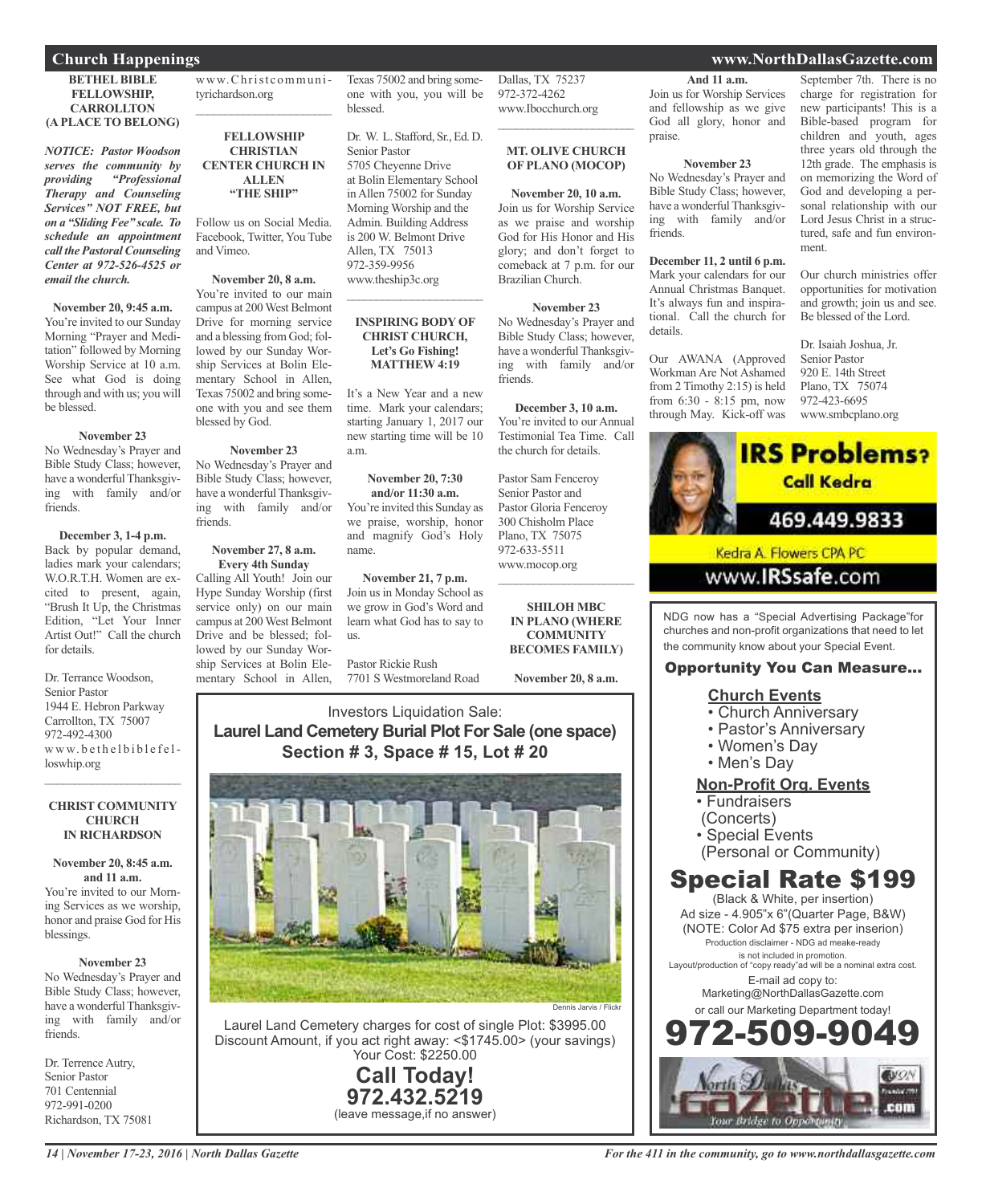

*Send email to: businessoffice@ northdallasgazette.com to sign up for Sister Tarpley's weekly electronic newsletter.*

A friend going through a trial that seems to be lasting, to her at least, a long time, after reading an article asking, "Are You A Carrot, Egg or Coffee?"

This friend gained a little more faith, tied a knot to the end of her rope, and decided to continue trusting in God.

An old adage says, "God's answer to your prayer is seldom early, but it is never late!" If you trust Him, God will give you the grace you need when you're in His timing.

If you keep a right attitude and not allow bitterness or resentment to take hold, then at the right time, in due season (if you faint not); God will answer your prayers.

The answer may be "No, or something different from what you want or think, but it will be for your best. Habakkuk 2 tells us that God has an appointed time

to answer your prayers so that you receive just what you need at just the right time to live victoriously and happily.

Wait for God's timing to bring these things about. Believe that He is at work in your life bringing about what He knows is best for you.

You may wish to ask for patience as you faithfully await His answer. Yoursituation will improve, but on God's timetable, not yours!

*"For the vision is yet for an appointed time, but at the end it shall speak, and not lie: though it tarry, wait for it; because it will surely come, it will not tarry."* **Habakkuk 2:3.**

God Really Does Care for You—*"Casting all your care upon Him, for He careth for you."* **1 Peter 5:7.**

When you are facing a problem that is so big it seems downright irresponsible not to worry about it. There may not be a thing

North Dallas Gazette takes a moment to reflect on the past with **Historical Perspectives from Sister Tarpley**

you can do about it, but you feel like you need to at least be concerned.

After all, somebody needs to! Not a friend or family member seems to be volunteering for the job.

The devil will attack your

mind and will tell you that no one cares about you or your problem and will try to convince you that you are alone with this problem.

Instead of giving in to those evil thoughts, get your Bible and turn to scriptures



**Trust God's timing**

*Mrs. Lea Piper, a 105 years old "grand-lady;" she is still able to play a piano and is the first centenarian that Sister Tarpley has had the pleasure to met. She lives in the Atria Retirement Center in Carrollton, Texas.*



in the Word of God that guarantees you that your needs will be met.

Tell God that with the help of the Holy Spirit, you won't take back your problem. This is not an easy thing to do; but every time the problem comes to your mind, quote a scripture and praise God.

A pastor once told his congregation, you can't stop temptations and evil thoughts from coming to your mind, but you don't have to let them build a nest there.

The next time you're facing a problem, give it to

God. He has volunteered for the job and you can trust Him to do it well. After all, He really does care for you.

**Things to Ponder** – Your presence is a present to the world. You're unique and one of a kind. Your life can be what you want it to be. Take the days just one at a time.

Count your blessings, not your troubles. You'll make it through whatever comes along.Understand, have courage, be strong. Don't put limits on yourself. Remember that life's treasures are people ... together; and not things.







SMBC: A church Focused on

Īsiah Joshua, Jr. Fustor

Excellence while Teaching the Word. Preaching the Gospel, Reaching the World

Worship Times: 8 and 11 a.m. Sunday School: 9:45 a.m. Mid-week: Wednesday at 7:00 p.m. Youth Church: Every 3rd, 4th, and 5th Sunday at 10:45 a.m. AWANA: Wednesday at 6:30 p.m. Contact Information: 972-423-6695 www.smbcplano.org

Hear what it was like growing up in <sup>a</sup> very different Dallas when Booker T. Washington was <sup>a</sup> black school. Sister Tarpley graduated frm there and went on to college and later became <sup>a</sup> city councilmember in Carrollton. **Look for NDGTV at NorthDallasGazette.com**Second Keyboardist Needed: Please CaB For Info DE Fellowship Christian<br>BIB Center Church ww.theship3c.org 972.359.9956 200 W. Bernsht Drive . - Allen, TX 75013 A Kingdom Building Church **Early Morning Service** Sunday Morning Worship 0 W. Belmunt Drive **Nexty Elementary** Alice TX 75013 1450 Ethnologies Drug-Allen, 1X 75002 **图 00 点 图** Wadnasday Night Live 00 W. Retmen Door Allen, TX 75013

*For the 411 in the community, go to www.northdallasgazette.com*

*November 17-23, 2016 | North Dallas Gazette | 15*